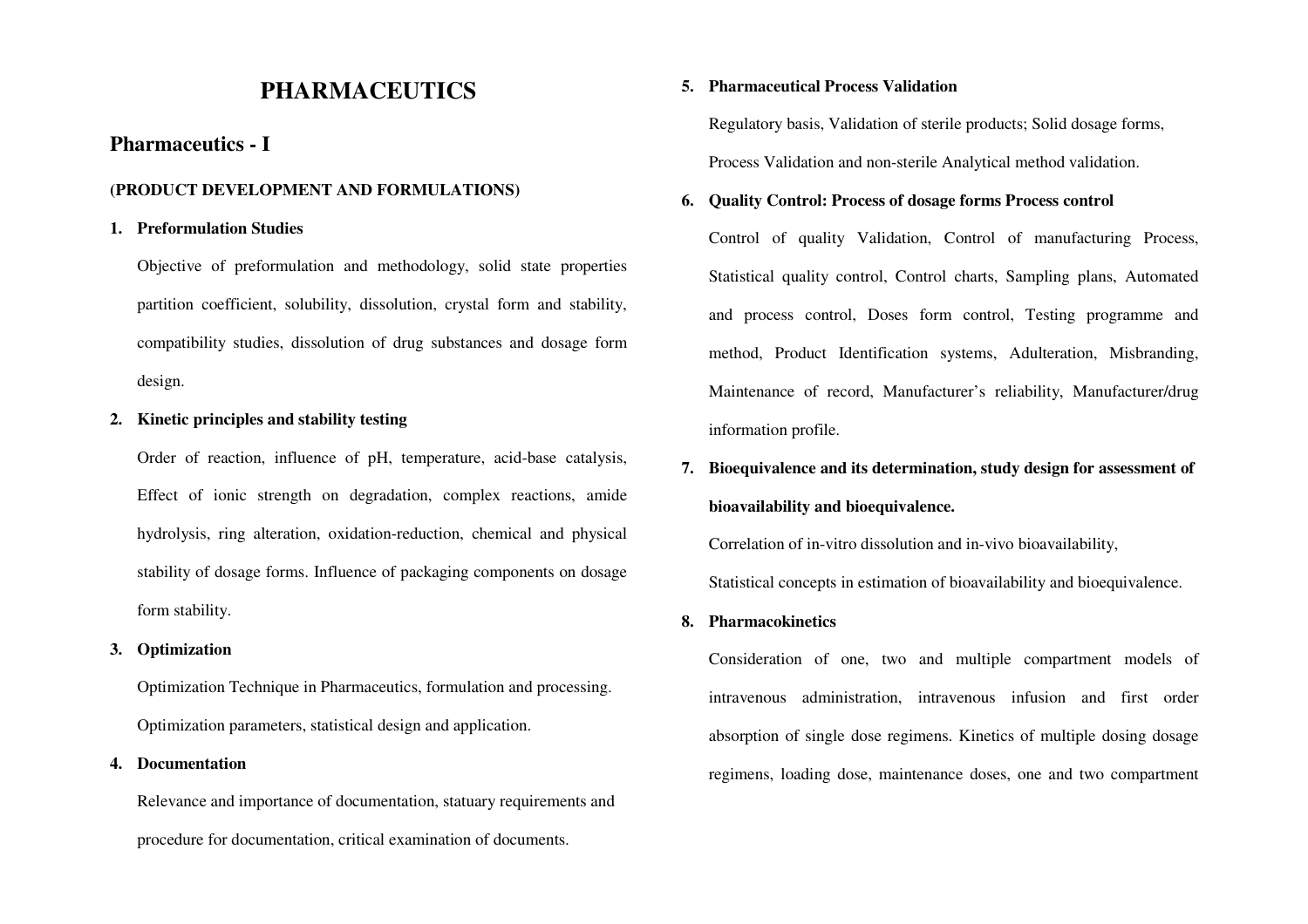models on intravenous administration and first order absorption of single dosing.

#### **Books Recommended**

- 1. Lachman, Leon and H.A. Lieberman. The theory and industrial pharmacy, 3rd edition. Varghese publishing Co.
- 2. Gilbert S. Banker and C. T. Rhodes, Modern Pharmaceutics. Marcel Decker.
- 3. Barnard T.L. and Robert A. Narth, Pharmaceutical process validation volume 23, Marcel Decker.
- 4. Norman A. Hodges and Stephen P. Denyer, hand book of Microbiology Quality Control Tayler and francies, London.
- 5. Horth Tonneson, Photostability of Drugs and Drugs formulations, Taylor and Frances, London.

### **Pharmaceutics –I Practicals**

To illustrate the topics included under theory.

## **Pharmaceutics – II (INDUSTRIAL PHARMACY)**

## **1. General Consideration, Preparation of Master Manufacturing Procedure.**

Material handling, Blending, Granulation, Drying, Slugging, Compression, Coating, Liquid Dosage forms, Contract manufacturing materials management, Sales forecasting, cost control.

#### **2. Production and Planning Management -**

Space allocation, Environmental factors, Manufacturing, materials management, sales forecasting, Cost control.

#### **3. Drug Regulatory Methods**

Definitions, Federal food, drug and cosmetic Act; Kafaurver Harre's Amendments, New Drug Application, Drug efficacy study implementations, Patents, Copy right, Trade Marks, Drug recalls, Product liability, Intellectual Property rights (IPR), Clinical trails.

#### **4. Good Manufacturing Practices**

GMP in manufacturing, Processing, Packing and holding of drug ; control of components containers and closures, Production and process controls; packaging and labeling controls, Inspection for compliance with GMP, Potable water standards; Premises; design, construction, maintenance, equipment maintenance, warehousing, ISO 9000 series.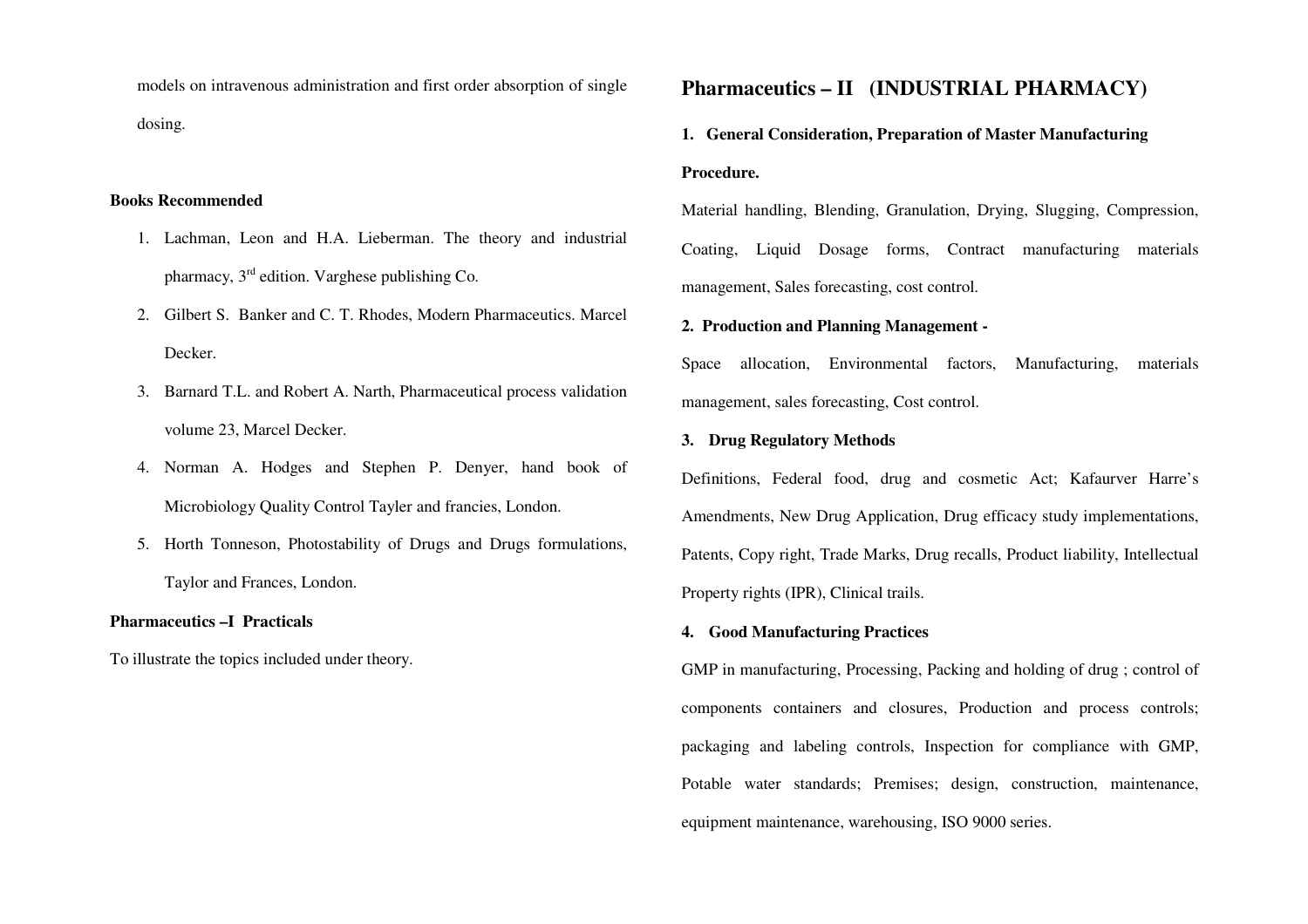#### **5. Polymers and their application**

Nomenclature, Polymer classification, Physicochemical properties, Chemistry, Blends of polymer and properties of blends, Evaluation of polymer, Medical and surgical applications of polymer, polymerization mechanism, polymerization methods, Properties of polymers and characterization, Mechanism of drug release from polymers, Application of Polymers in controlled release of active agents and in other formulations.

#### **6. Packaging Materials Science**

Packaging design and specifications, packaging validation trial, material of construction, component product validation regulatory requirements, Quality control testing and standards, GMP requirement and its deficiencies; In process control during component manufacture, documentation, sterilization of packaging components; packaging and filling equipment; Pharmaceutical packaging including sterile filling area; customer complaints.

#### **7. Pilot plant Scale up Technologies**

Signification of pilot plant scale up phase to affect an orderly step up from Laboratory procedures and formulations to routing production procedures. Pilot study of some important dosage forms such as tablets capsules & Liquid orals & Discussion on important parameters such as formula & equipment, Product Uniformity and stability. Raw material and process, Physical Layout, Personal requirements & Reporting responsibilities.

#### **8. Industrial Safety**

Industrial Results due to Fire, Accidents, Medical & electrical Equipments, Chemicals & Pharmaceuticals. Monitoring and prevention system of Industrial effluents, testing & treatment.

#### **Books Recommended**

- 1. Lachman, leon and H.A. Lieberman, The theory and practices of industrial pharmacy,  $3<sup>rd</sup>$  edition, Varghese publishing Co.
- 2. Gilberts S. Banker and C.T. Rhodes, Modern Pharmaceutics Marcel Decker.
- 3. Kennerth Harburn, Quality control of packaging material in the Pharmaceutical Industry.
- 4. Sidney H. Willing, Good Manufacturing Practice for Pharmaceuticals Marcel Decker Inc.
- 5. Kinam Park, Shalaby. S.W. and Haesun park, Biodegradable Hydrogel of drug delivery, Technomic basel.
- 6. Armstrong, N.A. and James K.C., Pharmaceutical experimental design and interpretation, Tayler and Francies London.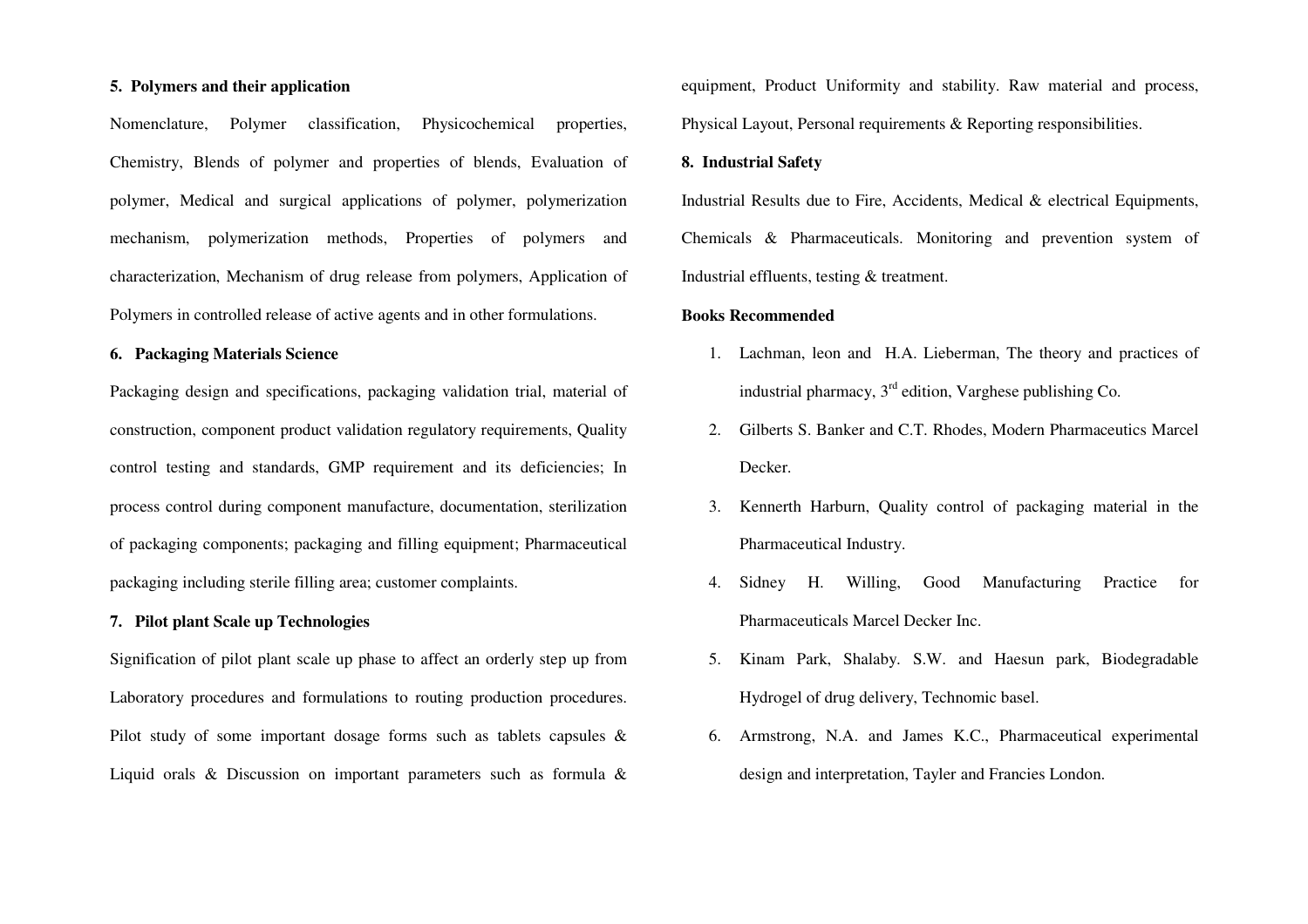7. Brody, A.L. and Marsh, K.S., Encyclopedia of packaging Technology, John Wiley and sons, New York.

#### **Pharmaceutics – II Practical**

To illustrate the topic included under theory.

## **Pharmaceutics – III**

## **(Advance Drug Delivery systems)**

#### **1. Fundamentals of Controlled release Drug Delivery systems**

Fundamentals and rational of sustained / controlled delivery, factors influencing the design and performance of sustained / controlled release products, Drug targeting, Use of polymers in controlled release of active agents, Pharmacokinetics / Pharmacodynamic basis of controlled drug delivery systems, Regulatory requirements. Application of Pharmacokinetics in the design & development of drug delivery systems.

#### **2. Design and Fabrication of Controlled Drug Delivery systems**

Novel chemical approaches for sustained drug delivery systems, Parenteral products, implantable systems, transdermal systems, ocular, intra-vaginal intra-uterine systems.

## **3. Biochemical and Molecular Biology : Approaches for Controlled Drug delivery**

Microparticulate drug carriers ; Liposomes, Microspheres and cells, selective endocytosis of macromolecular drug carriers, Antibodies for drug delivery, Research erythrocytes, Niosomes.

**4. Advances in the monitoring of pharmacotherapeutics and in drug delivery system design.**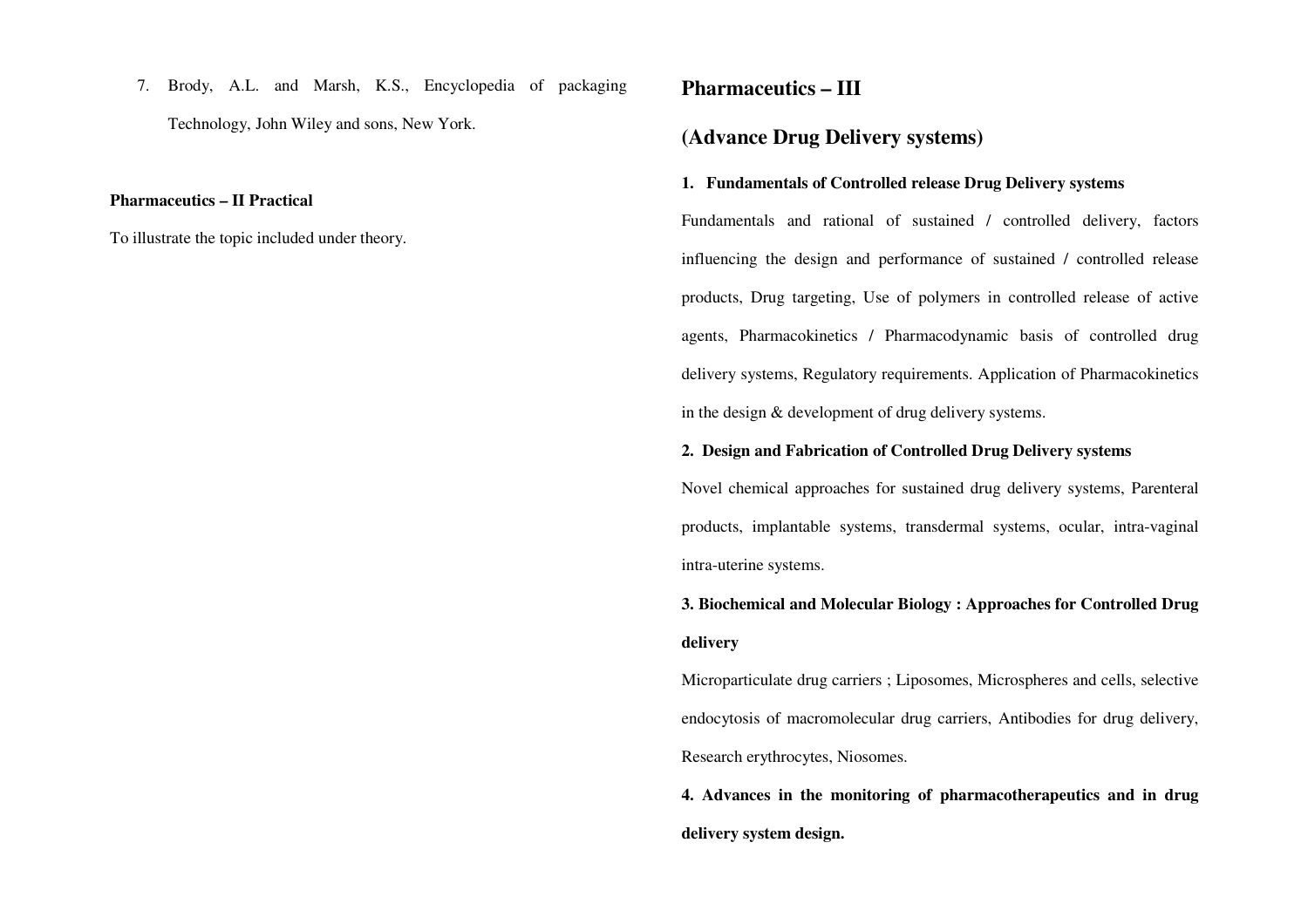#### **Books Recommended:**

- 1. Robenson and Lee, Controlled drug Delivery Fundamentals and Application, Volume  $29$ ,  $2<sup>nd</sup>$  edition, Marcel Dekker Inc.
- 2. James Swabrick, Novel Drug Delivery Systems.
- 3. Gillbert S. Banker and C.T. Rhodes, Modern Pharmaceutics  $2<sup>nd</sup>$  edn., Marcel Decker
- 4. Robinson J.R. and Vincet H.L. Lee, Controlled Drug Delivery, Fundamental and Applications, Volume-29,  $2<sup>nd</sup>$  edition, Marcel Dekker Inc.
- 5. Avis, K.E., Leon Lachman, and H. Lieberman, Pharmaceutical Dosage forms : Parenteral Medications, Volume –2.
- 6. Scher H.B., Controlled Release delivery Systems of Pesticides, Marcel Dekker.
- 7. Lieberman, H.A. and Leon Lachman, Pharmaceutical Dosage Forms Tablets, Volume 3, Marcel Dekker.
- 8. Kim C., Controlled Release Dosage For design, Technomic Publishing Co., Basel.

#### **Pharmaceutics – III Practical**

To illustrate the topics included under theory.

## **PHARMACOGNOSY & PHYTOCHEMISTRY – I**

## **(Advances in Pharmacognosy)**

#### **1. Genetics in Pharmacognosy**

Chemical races, Selection, Hybridization, Polyploidy, Mutation, Plant growth hormones, their application and effect on plant growth and its constituents.

#### **2. Chemotaxonomic Significance in medicinal plants**

History of chemotaxonomic development, Chemotaxonomy of higher and lower plants and distribution of certain chemotaxonomic group of constituents in plant kingdom like alkaloids, glycosides and terpenoids.

#### **3. Comparative Phytochemistry**

Relationship between Phytochemistry and Taxonomy, Comparative Phytochemistry of alkaloids, flavonoids and C-glycosides.

## **4. (a) Plant Tissue culture techniques and its application in relation to Phytopharmaceuticals**

Introduction, Techniques of initiation and maintenance of various types of cultures, Immobilized cell techniques, Biotransformation studies including recent development in production of biologically active constituents in Static, Suspension and hairy root cultures, Bioreactors for production of biologically active constituents and other application of plant tissue culture techniques.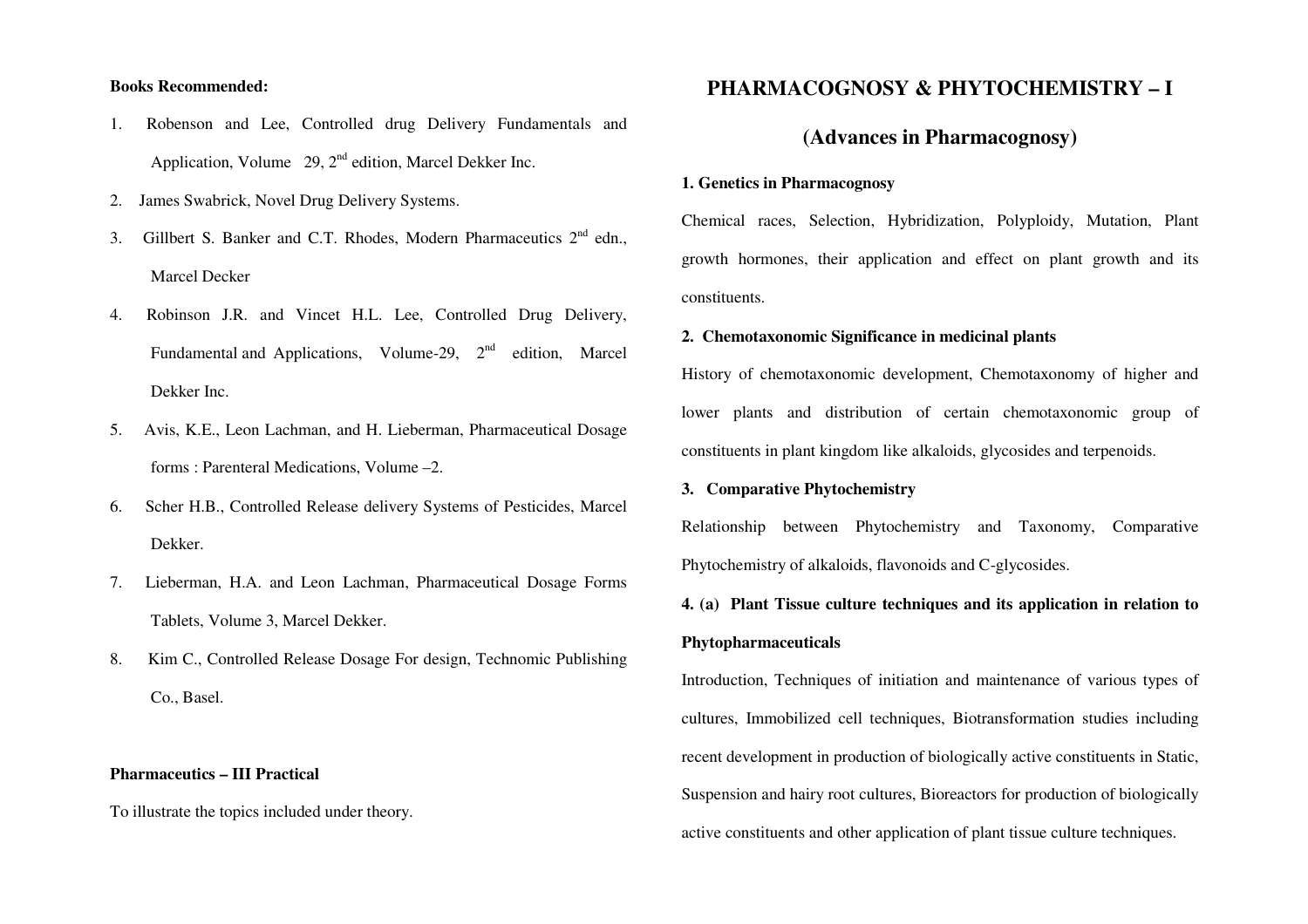#### **4. (b) Plant Biotechnology**

Protoplast isolation, Protoplast fusion, Somatic hybridization, methods of gene transfer in plants, Agrobacterium mediated gene transfer methods, use of marker and reporter genes, selection, application of transgenic plants.

#### **5. Recent advances in field of Pharmacognosy**

Recent advances in field of Pharmacognosy with especial reference to anticancer, antidiabetic, anti-inflammatory, hepatoprotective, adaptogenic and immunomodulatory drugs, skin irritants and sensitizing agents from plant and marine products of medicinal importance, plant sweeteners.

## **Pharmacognosy & Phytochemistry - II**

## (**Phytochemistry and Biogenesis)**

**1.** General methods of Phytochemical and biological screening, Isolation and purification of plant constituents.

**2**. Natural sources, extraction, purification, isolation and characterization of following phytochemicals: Alkaloids, Morphine, Quinine, Atropine, Glycosides, Sennosides, Glycyrrhizin, Diosgenin, Solasodine and Rutin. **3.** Cultivation and Utilization of following medicinal and aromatic plants of industrial importance: Mentha, Eucalyptus, Geranium, Cinchona, Dioscorea and Belladona.

**4**. Methods of investigation of biogenetic pathways.

**5.** Biogenetic pathways & chemistry for the production of phytopharmaceuticals such as Alkylamine (Ephedra), Pyridine and Piperidine (Lobelia), Tropane (Belladonna), Quinoline (Cinchona), Isoquinoline (Opium), Diterpene (Aconite), Indole (Ergot), Cardiac glycosides, Coumarins, Flavones.

**6.** Study of some herbal formulation as drug and cosmetics e.g Antiacne, antidandruff, antiwrinkles, antieczemic, nail & teethcare formulations.

## **PHARMACOGNOSY – III**

## **(Cultivation and Standardization of Medicinal Plants)**

- 1. Preparation of herbarium specifications, use of flora and key identification, Quantitative microscopy as applied to drug evaluation and pollen grain analysis.
- 2. Agrotechnology of medicinal plants, Ecotyptic, Phenotypic and Genotypic variability affecting phytopharmaceuticals (Prospects and economics of medicinal and aromatic plants in India). Cultivation methods developed in India for the following plants of commercial significance: Glycyrrhiza, Ipecac, Mentha, Poppy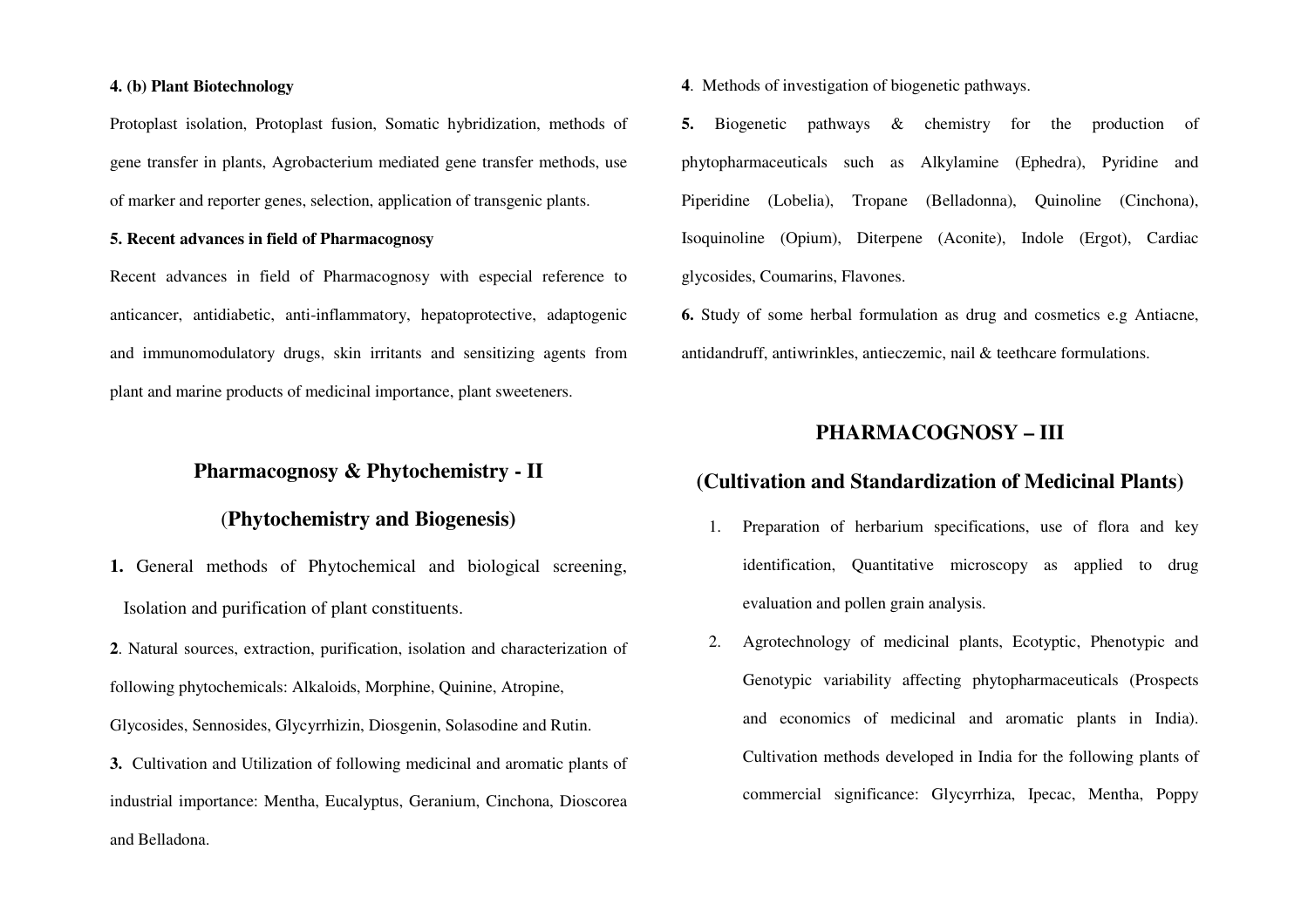Psyllium and Senna, Tropane alkaloids and steroid containing plants.

- 3. Application of chromatographic techniques such as Column, TLC HPTLC, GLC, HPLC and DCCC in the isolation and purification of phytopharmaceuticals. Role of marker compounds.
- 4. Application of UV, IR, NMR, HNMR, C-13NMR and Mass Spectroscopy for structural elucidation of phytopharmaceuticals.
- 5.Standardization and Quality control of Herbal drugs.

#### **Practical**

- 1. Isolation, purification and characterization (melting point, TLC etc.) of following phytochemicals: Curcumin, Piperine, Glycyrrhizin, Caffeine, Hesperidine, Berberidine, Vasicin, Sennosides, Aloin and Quinine.
- 2. Standardization and quality control of a representative of leaf and fruit plants drugs.
- 3.Soil analysis.
- 4.Separation of datura alkaloids by preparative TLC.
- 5.Isolation of cumine oil by Clavenger apparatus.
- 6.Separation of various amino acids by paper chromatography.
- 7.Experiments on Tissue Culture
- (a)Establishment of callus and suspension cultures
- (b) Study of growth characteristics
- (c) Studies on organ cultures

#### **Books recommended**

- 1. C.K. Kokate, A.P. Purohit, Textbook of Pharmacognosy, Nirali Publishers, Pune.
- 2. M.A. Lyenger, Lab Manual of Pharmacognosy.
- 3. J.B. harborne, Phytochemical Methods, Chapmann and Halls London.
- 4. Pulok K. Mukhehrjee, Quality control of Herbal Drugs, Business Horizon, New Delhi
- 5. S.H. Ansari, Essentials of PHARMACOGNOSY, Birla Publishers, Shahdra, Delhi.
- 6. The wealth of India Raw Materials.
- 7. S.S. Handa & M.K. Kaul, Cultivation and utilization of aromatic and medicinal plants.
- 8. Trease and Evans, Pharmacognosy.
- 9. T.E. Wallis, Textbook of Pharmacognosy, CBS Publishers Delhi.
- 10. V.E. Tyler, L.R. Brady, Pharmacognosy, K. M. Varghese Company, Mumbai.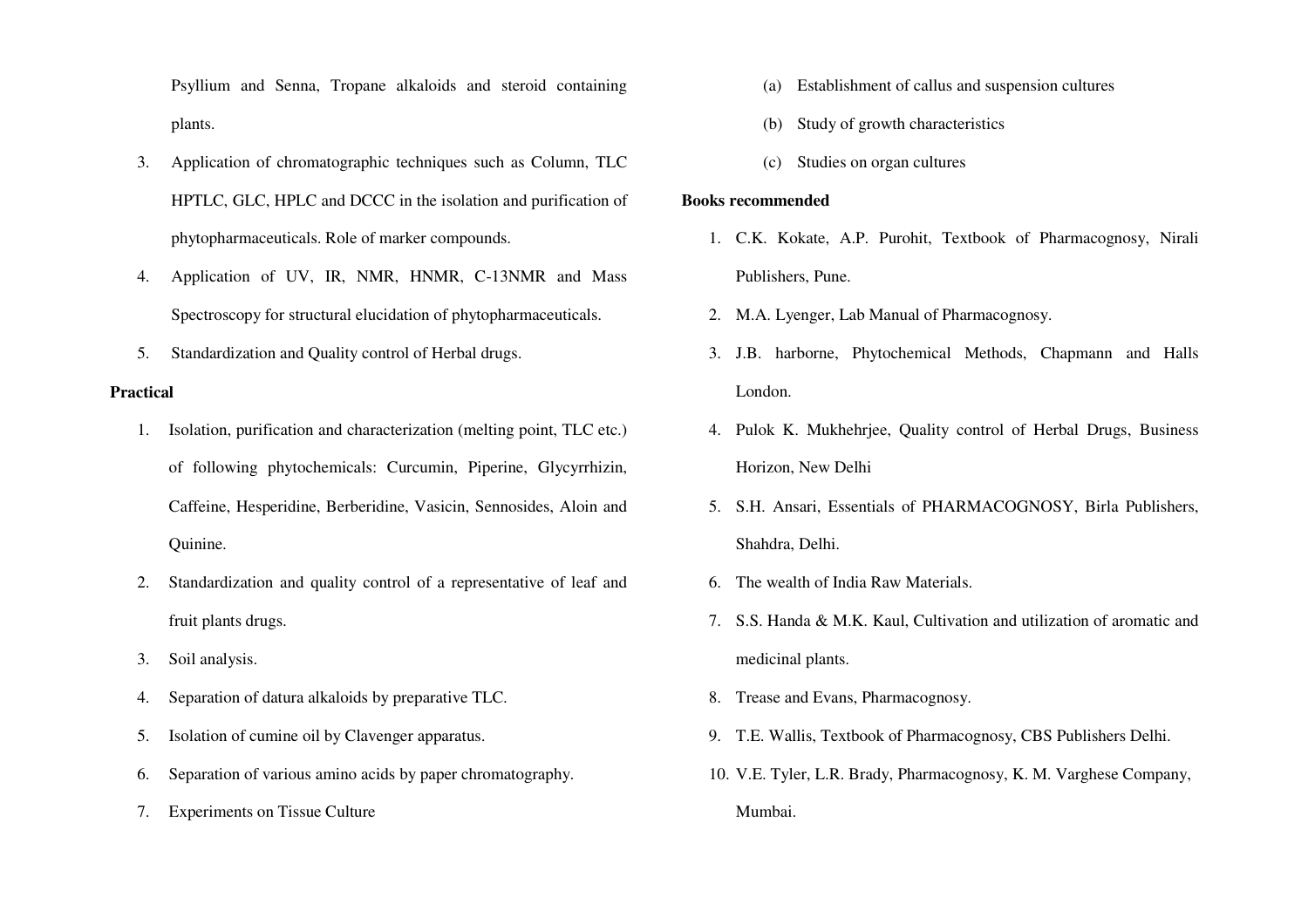#### **Modern Analytical Techniques**

#### **1. Infrared spectroscopy and FTIR**

Introduction, the Infrared absorption process, the modes of vibration and bending bond properties and absorption trends. The Hooks law and calculation of stretching frequencies for different types of bonds coupled interaction, Hydrogen bonding. Examination of infrared spectrum, survey of important functional groups with examples, Radiation sources, Detectors used, Sample handling. Quantitative Application, Advantages of FTIR.

#### **2. Ultraviolet Spectroscopy**

Introduction, the nature of electronics excitation, the origin of UV band structure, Principle of absorption spectroscopy, chromophore,  $\sigma \rightarrow \sigma^*$ ,  $\pi \rightarrow \sigma^*$ ,  $\pi \rightarrow \pi^*$  transition, effects of substituents, effects of conjugation, conformation and geometry, The Woodward-Fieser rules, the Fieser Kahn rules, sample handling, Applications of UV with reference to different electronic systems.

#### **3. Fluorometric Analysis**

Introduction; Principles of fluorescence, Fluorescence and chemical structure, Fluorescence intensity Factors affecting fluorescence Instrumentation, Comparison of fluorometry with spectrophotometry, Application of fluorometry in pharmaceutical analysis.

#### **4. Nuclear Magnetic resonance spectroscopy**

#### **5. Electron spin resonance spectroscopy**

Introduction, Derivative Curves, g values, Hyperfine Splitting, ESR instrumentation, ESR spectra of free radicals, Applications.

#### **6. Mass spectrometry**

Basic principle and theory involving Instrumentation, Types of Ions, Fragmentation pattern, Molecular peak, chemical ionization, Mass spectra of representative compounds, Recognition of molecular ion peak, Chemical ionization mass spectrometry, Field desorption mass spectrometry, Fast atom bombardment mass spectrometry.

#### **7. X-Rays spectroscopy**

Introduction, Production and properties of X-ray Emission, X-ray absorption, Principle of X-rays diffraction, Powder diffraction, Application of X-ray diffraction technique in pharmaceutical sciences.

#### **8. Raman spectroscopy**

Introduction, Theory and Polarization measurement, Rule of selection and polarization, Instrumentation, Application in Pharmaceutical Sciences, Comparison of Infrared and Raman spectra.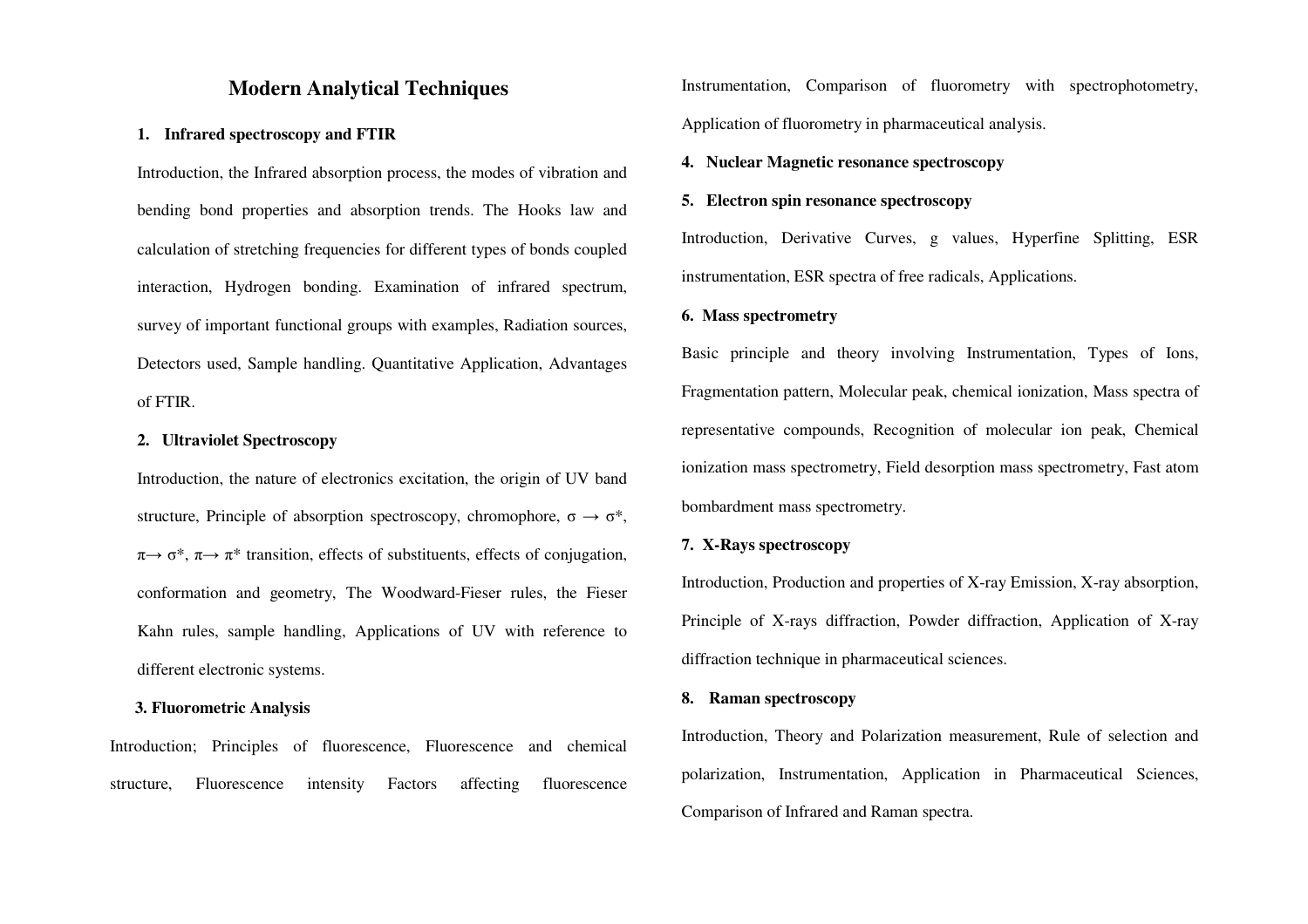#### **9. Gravimetry**

#### **10. Thermal analysis**

Introduction of various thermal methods of analysis, Basic Principle and theory, Pharmaceutical application of Thermogravimetric analysis (TGA), Differential Thermal analysis (DTA) and Differential Scanning Calorimetric (DSC) and Microcalorimetry, Different types of calorimeters and microcalorimetry, Advantages of microcalorimetery over DSC.

#### **11. Chromatography**

- (a) Principles of Separation and application of TLC, Column Chromatography, Paper Chromatography, Ion-exchange Chromatography, Counter current Chromatography, HPTLC and Electrophoresis.
- (b) Gas Chromatography: Gas liquid Chromatography, Gas solid Chromatography, Instrumentation and Application (GC- MC and GC-FTIR).
- $(c)$  HPLC: Partition, Adsorption, Ion exchange, Size exclusion and Thin layer, HPTLC and its Pharmaceutical Application. (HPLC-MC), Super critical fluid Chromatography.

#### **12. Optical Rotatory Dispersion and Circular Dichroism.**

#### **Books Recommended:**

- 1. R. M. Silverstiein and F. X. Webster, Spectrometric Identification of Organic Compound, 6th Ed., John Wiley and Sons, New York, 1998.
- 2. L.G. Chatten, Pharmaceutical Chemistry, Vol. I & II, Marcel Dekker, New York (Latest Edition).
- 3. James W. Dodd and Kenneth H. Tonge, Analytical Chemistry by Open Learning: Thermal Method, John Wiley and Sons, New – York (Latest Edition).
- 4. R. J. Abraham, J. Fisher and P. Bftus, Introduction to NMR spectroscopy, John Wiley and Sons, New – York (Latest Edition).
- 5. Jermy K. M. Sanders and Braink Hunter, Modern NMR Spectroscopy, A guide for Chemist's Oxford University Press (Latest Edition).
- 6. M. F. C. Ladd and R. A. Palmer, Structure determation by X-Rays crystallography, Plenum Press, NY (Latest Edition).
- 7. Jenny P. Gulsker with M. Leuis and Rossi, Crystal structure analysis for chemist and Biologist, VCH publishers INC. 220 East, 23 Street, NY (Latest Edition).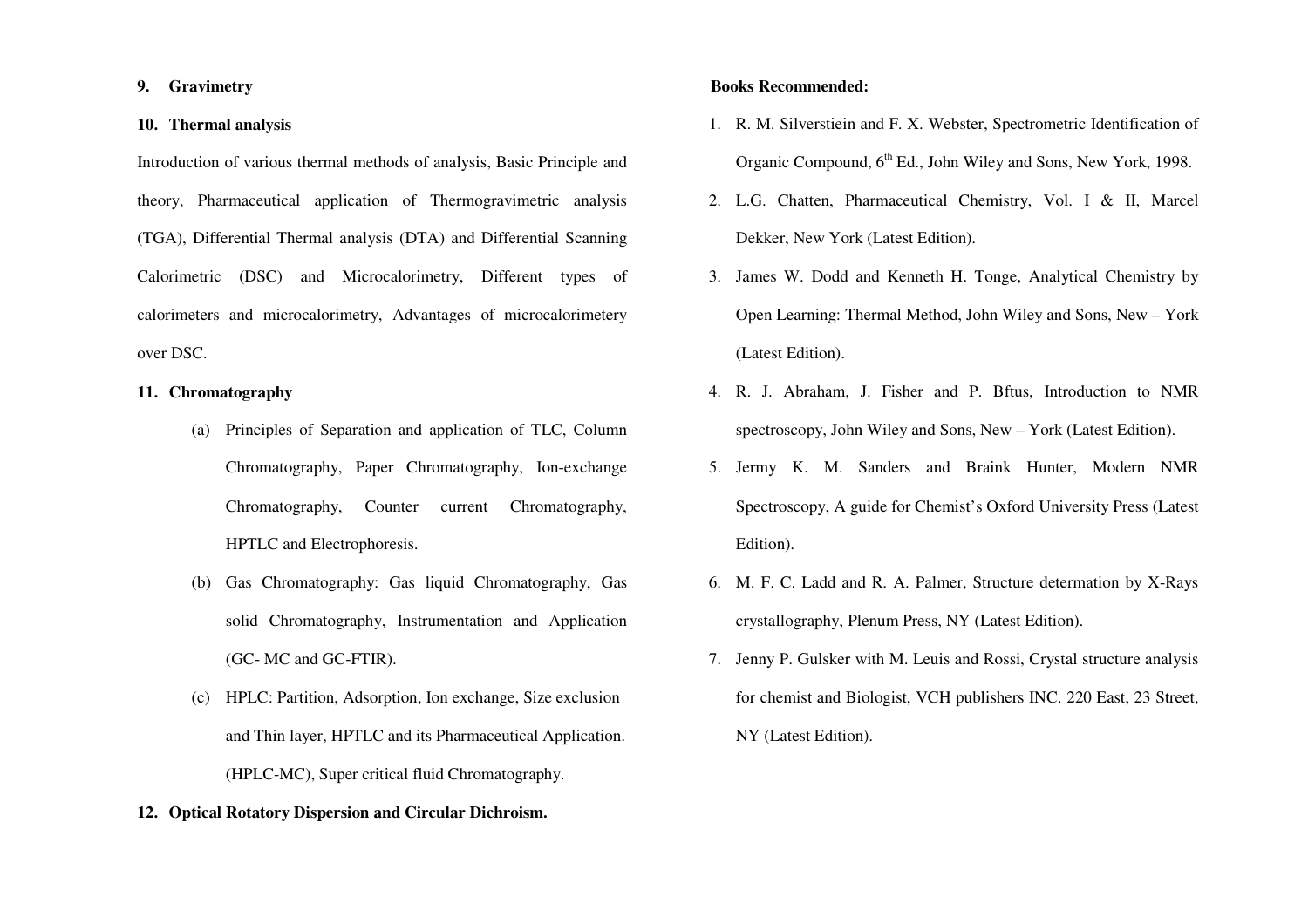#### **MORDERN ANALYTICAL TECHNIQUES – PRACTICALS**

- **1.** Use of colorimeter for analysis of pharmaceutical compounds and their formulations.
- **2.** Use of spectrophotometer for analysis of Pharmacopoeial compounds and their formulations.
- **3.** Use of Flourimeter for analysis of Pharmacopoeial compounds.
- **4.** Use of flame photometer for analysis of Na, K, and Ca etc, in biological fluids and formulations.
- **5.** Use of nephelometriec and turbidimetric analysis of dispersions and limit tests.
- **6.** Experiments on electrophoresis.
- **7.** Experiments in chromatography
	- (a) Thin layer chromatography
	- (b) Paper chromatography
	- (i)Ascending technique
	- (ii)Descending techniques
	- (iii)Circular techniques
	- (c) Quantitative analysis using HPLC
- **8.** Interpretation of I.R spectra and functional group analysis.

## **PHARMACOLOGY – I (PL-01)**

#### **(ADVANCE PHARMACOLOGY AND TOXICOLOGY)**

#### **ADVANCES IN PHARMACOLOGY OF DRUGS ACTING ON:**

**CNS** - General & local anaesthetics, Anxiolytics & hypnotics, antipsychotics, Antiepileptics, Analgesic, Anti-migraine and Antiparkinsonism.

**ANS** - Sympathomimetics, sympatholytics, Parasympathomimetics, parasympatholytics, Neuromuscular junction blocker, and Ocular pharmacology.

**CVS and blood** - Antihypertensive, Cardiotonics, Anti-arrhythmics, Anti- anginal, Hypolepidimics and Antiatherosclerotics.

**GIT -** Anti-ulcer, Anti-diarrhoeal, emetics, anti-emetics, Purgatives.

**Urinary system** - Diuretics and Anti-diuretics.

**Respiratory system** -Recent advancement in therapy of Asthma and Bronchodilators.

**Endocrine system -** Hormone and their antagonist-Pituitary, Thyroid-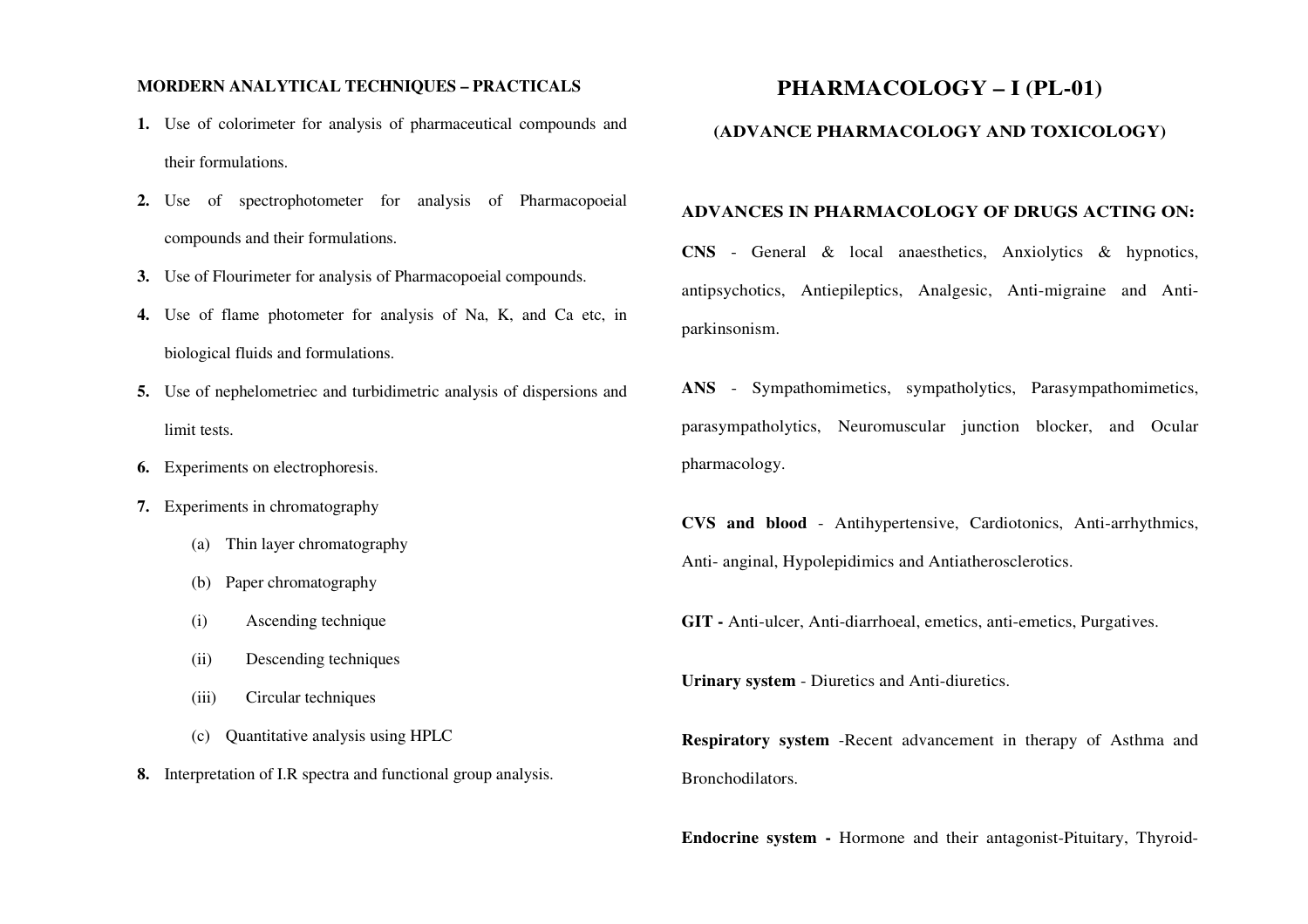parathyroid, Pancreatic, Male and female sex hormone, Antifertility agents and diabetes.

 **Inflammation and allergy** - Histamine and Bradykinin, serotonin and their antagonist, Anti-inflammatory agents.

#### **Infection diseases/Chemotherapeutics agent -**

Recent development, mechanism of multi drug resistance, Anti-bacterial, Anti-viral, Anti-fungal, Anti-protozoal, Anthelmintics, Cancer and leprosy, Tuberculosis, Chemotherapy.

**Immune system-** Immunomodulator, immunosuppressant and immunostimulants, AIDS.

#### **Toxicology**

Definition, allied branches of toxicology, scope and general principles of toxicology. Factors affecting toxicity, Evaluation of safety, Acute poisoning, Subacute chronic poisoning, General principles of management of toxicity reaction in human. Biotransformation and toxicokinetics, target organ toxicity (Neural and Behavioral toxicity, Kidney, Pulmonary, Hepatic, Cutaneous, Ototoxicity, Haematotoxicity, Mutagenicity, Carcinogenicity, Reproductive Toxicity).

## **Pharmacology – II (PL-02)**

#### **(Molecular/Biochemical & Clinical Pharmacology)**

#### **MOLECULAR & BIOCHEMICAL PHARMACOLOGY**

- 1. **The Cell** Cell cycle, Cellular aging & Death, Animal cell culture.
- 2. **Receptors-** Ion channels, G-protein linked receptors, Second messenger systems, Enzymes ligand gated, Gene regulating receptors, Neurotransmitter receptor mechanisms (like adrenergic dopaminergic, cholinergic, serotonergic, histaminergic). Isolation & characterization of receptors, Neurohumoral transmission.
- 3. **Mediators of inflammations & allergy –** Autocoids, nitric oxide, vascular substances, free radicals & their scavengers, TNF, ANF, Neuropeptides, Substance-P, Cytokines.
- 4. **Gene therapy-** Gene therapy & recent advances made in gene therapy of chronic diseases, Recombinant DNA and human genetics.
- 5. **Molecular and biochemical mechanism** of chemotherapeutic agents (Antibacterial, antifungal, antiviral and cancer) multi drug resistance.
- 6. **Immunopharmacology-** Cellular mediators and their interactions.
- 7. **Nitric oxide** and other free radicals in health and disease.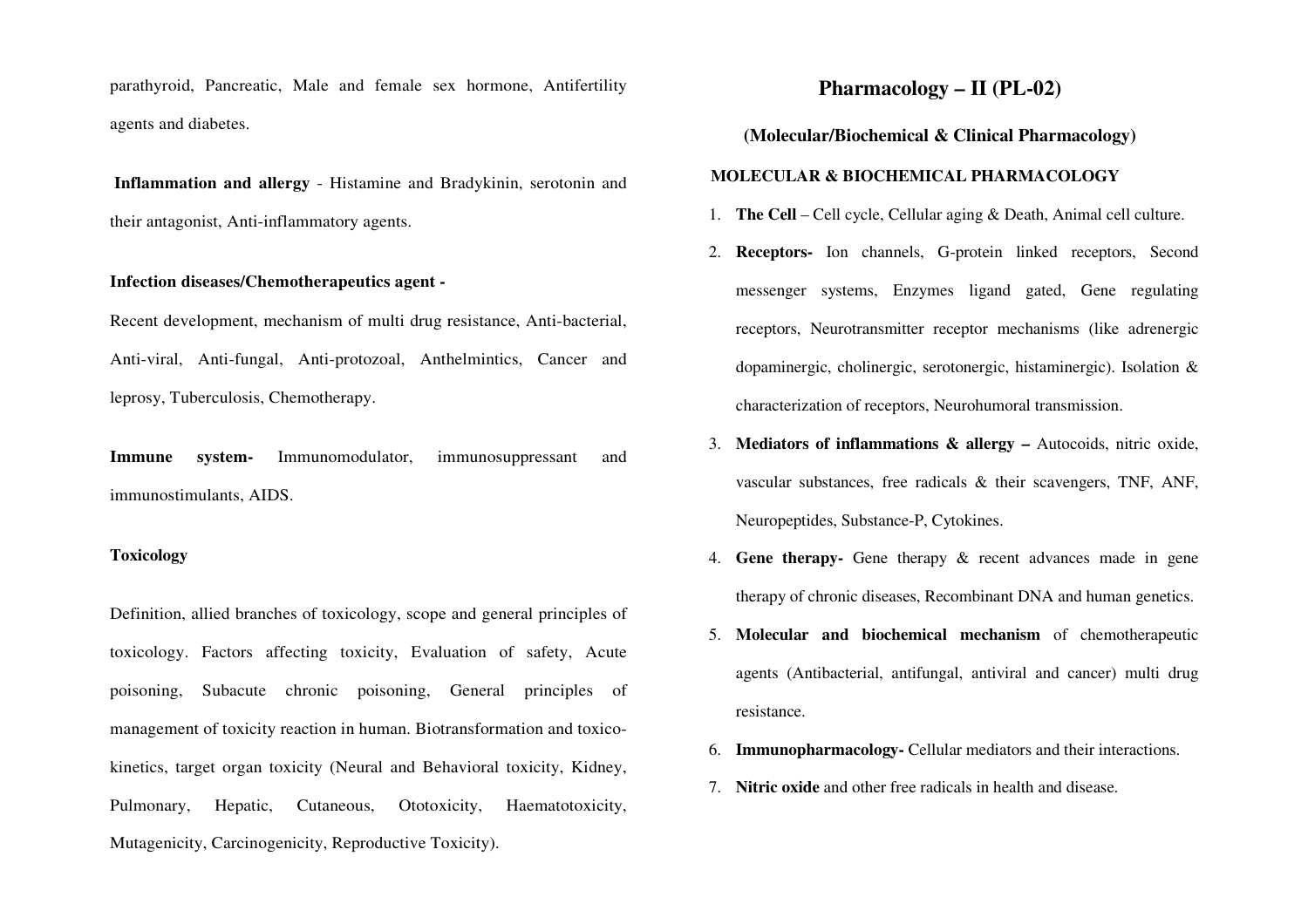#### **CLINICAL PHARMACOLOGY**

- 8. **Clinical Pharmacokinetics** Clearance concepts including organ clearance, renal clearance and excretion, hepatic clearance and elimination, concepts related to absorption and distribution, bioavailability and bioequivalence testing of dosage forms. Patient compliance and pharmacogenetics.
- 9. **Individualization-** variability, pharmacogenetics, age, weight and size, diseases, drug interactions and therapeutic drug monitoring.
- 10. **Pediatric and geriatric** Pharmacology and drug therapeutic during pregnancy and lactation.
- **Clinical trails** Phase-I, II, III and post marketing surveillance, data analysis and presentation.

#### **Books recommended**

- $\triangleright$  Basic & clinical pharmacology Bertram G. katzung.
- $\triangleright$  Clinical pharmacokinetics, 3<sup>rd</sup> Edition by Malcom Rowland & Thomas.
- $\triangleright$  Biopharmaceutics & Pharmacokinetics by Leon shargel,
- Crommelin. DJA & Sindelan R.D., Pharmaceutical Biotechnology.
- $\triangleright$  Albert, B. et.at-Molecular biology of the cell-Gardlound publication New York.
- $\triangleright$  Biopharmaceuticals: Biochemistry & Biotechnology by Gary Walsh & Jhon wiley.
- ▶ <b>Recombinant DNA by James D Watson, Michael Gilman.</b>
- Goodman & Gilman s, "the pharmacological Basis of therapeutics"
- Pharmacology by Rang HP Dale MM & Ritter JM.
- Clinical pharmacology by D.R Laurence & P.N. Bennett.
- $\blacktriangleright$  Lewis pharmacology.
- $\triangleright$  Cray pharmacology.
- $\triangleright$  The Oxford textbook of clinical pharmacology and drug therapy by DG Grehame smith & JK Aronson.
- $\triangleright$  Pharmacology of receptor & ion transports by Jagdish.
- Clinical pharmacy and therapeutics by Walker & Edwards.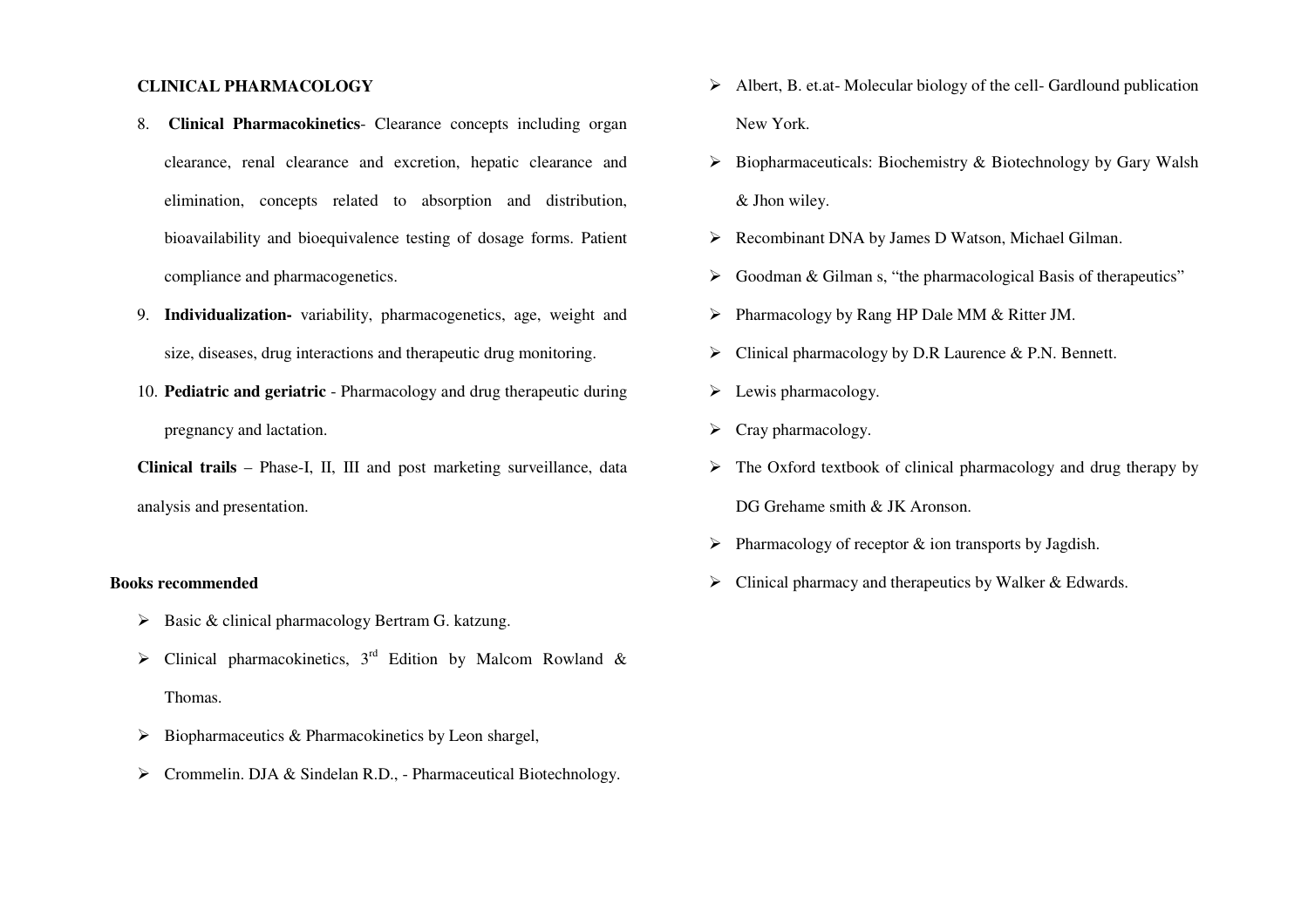## **Pharmacology – III (PL-03)**

## **PHARMACOLOGICAL SCREENING METHODS & CLINICAL EVALUATION**

**I-** Study of laboratory animals, regulations and ethics-requirements.

**Bioassays** - Basic principles of bioassays, official bioassays, experimental models & Statistical design employed in biological standardization.

#### **II- Preclinical screening of drugs**

- a) Basic principles of screening of drugs for Pharmacological activities.
- b) Screening of new drugs belonging to following categories –

 Anti-psychotic agents, antianxiety agents, antidepressant agents, Anticonvulsant, Antiparkinsonian agents, analgesics, antiepileptic, models for status epileptics, anti-inflammatory agents, antiulcer agents, antianginals, antiarrythmics, antiatherosclerotic drugs, antimalerials, anthelmintics, antidiabetics, drugs for myocardial infarction, Antihypertensives, Skeletal muscle relaxant.

**III- Alternatives to Animals :** Type of alternatives and their Pharmacological impact, Resources screening procedures, in-vitro models, molecular biology technique, cell-line and patch-clamp technique.

#### **IV- Drug Development process :**

Principles of Pharmacological Clinical Evaluation of drugs, Clinical trails, safety evaluation of new drugs.

International guideline ((ICH) Recommendations), GLP Including GCP,

#### ICMR Guidelines.

Intact Study - Cataleptogenic effect (Extra pyramidal side effect).

#### **Books Recommended:**

- > Drug discovery & Evaluation pharmacological assay,  $2^{nd}$  Edition by H. Vogel.
- Fundamental of Experimental Pharmacology by M.N. Ghosh.
- $\triangleright$  Screening methods in Pharmacology Vol-I & II, Academic Press, New York by Turner & Peter Hebboru.
- $\triangleright$  Evaluation of drug Activity, Pharmacometrics Vol I & II by Laurence & Becharah.
- Analytical procedures for the rapeutic Drug monitoring  $&$  Emergency Toxicology by Randall C. Baselt.
- Drug-Bioscreening & Drug Evaluation Technique in Pharmacology.
- Modern Drug Research-Paths to better and safe drugs by Y.C. Marting, E. Dutter & V. Austel.
- $\triangleright$  Methods of clinical drug trails by Aln, Sperit & Smith.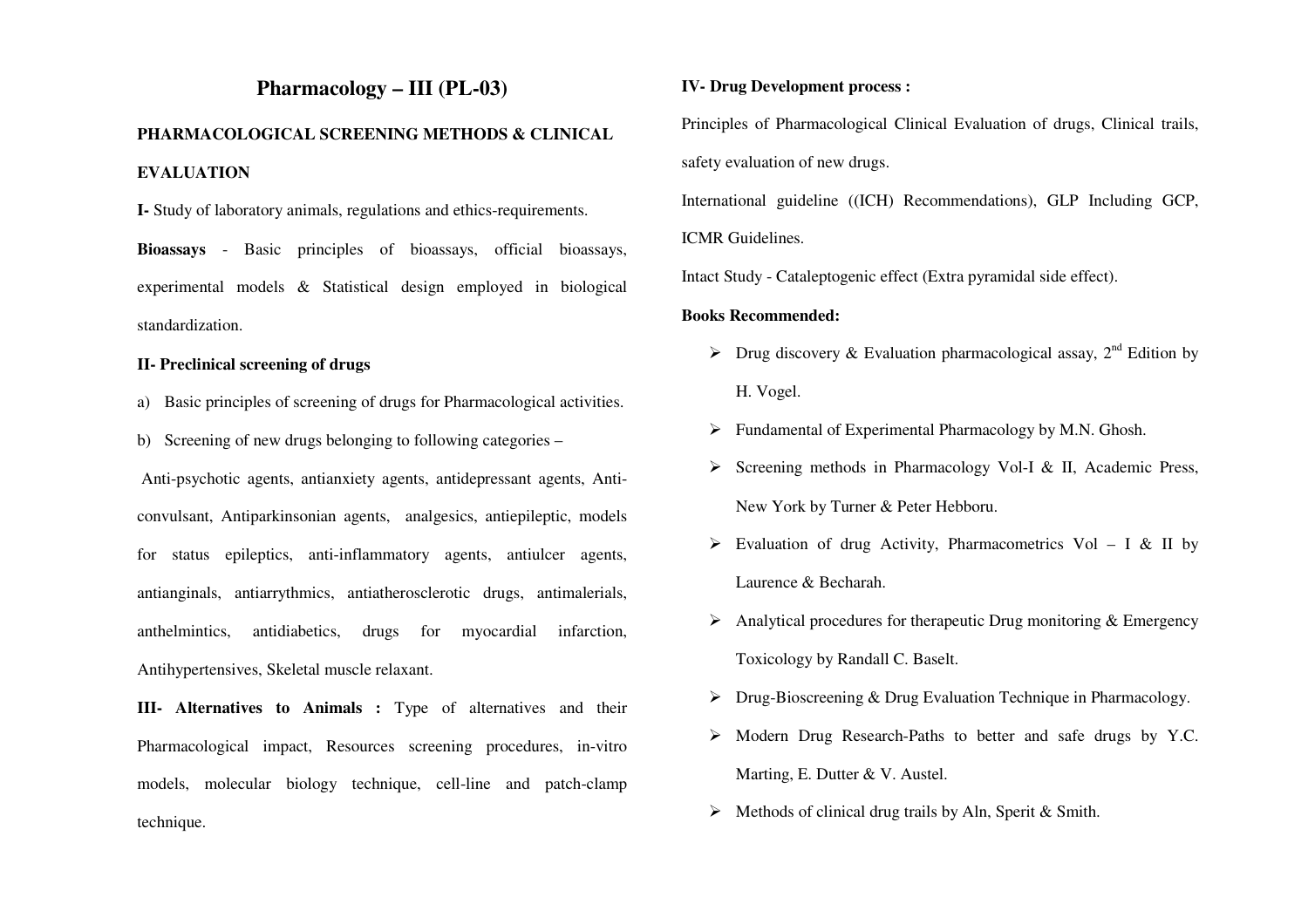- $\triangleright$  Alternatives to animal experiments : Developing in-vitro methods and changing legislation.
- International aspects of drug evaluation and usage by Jouhar  $\&$ Grayson.
- $\triangleright$  Screening methods in Pharmacology by Robert A Jerner.
- $\triangleright$  Essential of animal physiology by Rastogi.
- Hand Book of practical pharmacology by Ravindra Rao T.
- $\triangleright$  Hand book of practical pharmacology by Kulkarni.
- ▶ R. Ghosh's Modern concepts on Pharmacology and Therapeutics ; M.N. Das and S.K. Dutta.
- Experimental topics in Pharmacology: U.K. Seth, Dadkar & Kamath.
- Animal Experiments Pharmacological Analysis : Floyd R. Jormer.
- Basic and Clinical Evaluation of Drugs : Nodine & Seigler Vol. I & II.

#### **List of practical Experiments in Pharmacology**

Pharmacological screening & Clinical evaluation:Toxicology & Molecular Biology

1. Study of CPCSEA, ICMR guidelines – Common lab animals, Breading, Maintenance and handling.

- 2. Simulated experiments on behavioral action of animals. Frog heart ciliary movement, Rabbit eye etc. using software.
- 3. Pharmacological evaluation of analgesic activities by radiation analgesiometer, Eddy's hot plate, pin prick method.
- 4. Pharmacological evaluation of analgesics by acetic acid induced writhing in mice.
- 5. Pharmacological evaluation of anti-inflammatory property of Ibuprofen against formalin induced acute paw edema using plathysmometer & against xylene induced mice ear edema.
- 6. Pharmacological evaluation of anticonvulsant activity of Phenobarbitone on PTZ induced MES induced convulsion in mice & Strychnine induced.
- 7. Pharmacological evaluation of antiulcer effect of ranitidine on cold swim & stress induced gastric ulcer in rats.
- 8. Pharmacological evaluation of antianxiety activity of alprazolam in rats.
- 9.Bioassay of histamine using guinea pig ileum.
- 10.Bioassay of 5 HT using rat fundus preparation.
- 11. Determination of PA value of Anticholinergic using guinea pig ileum.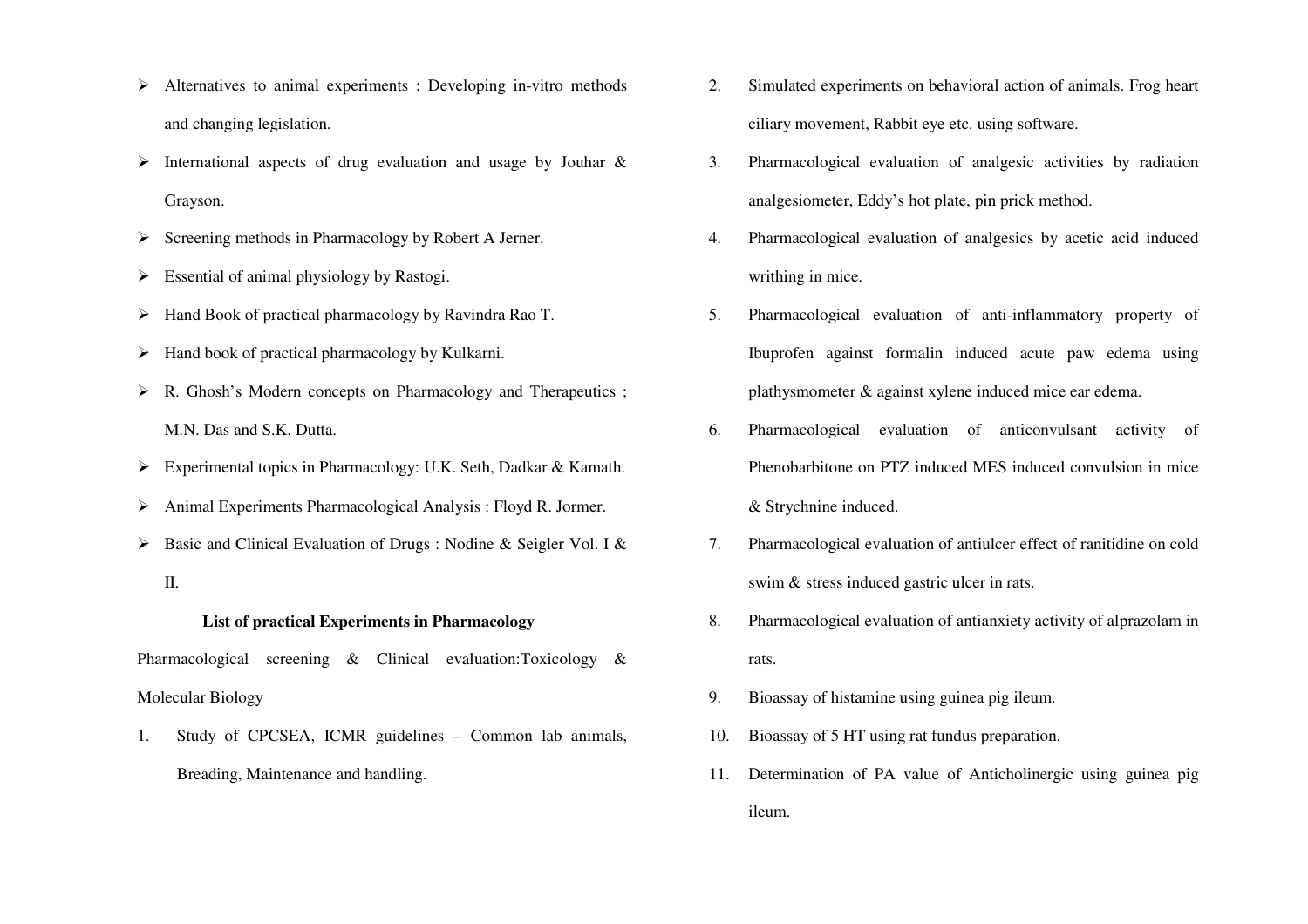- 12. To study oestrous cycle in rats using vaginal smear.
- 13. To study loco motor activity using photoactometer.
- 14. To Determine neurotoxic potential of drugs using rota rod apparatus.
- 15. To develop animal model for screening of antiparkinsonian drug.
- 16. To study effect of Pentobarbitone on righting reflex (hypnosis) in mice.
- 17. To develop animal model for screening of antiparkinsonian drugs.
- 18.To study local anaesthetic activity using rat and guinea pig.
- 19. To study antianxiety effect of Diazepam in mice using elevated plus maize apparatus
- 20.To record CRC of Oxytocin using rat uterus preparation.
- 21.To record temperature using thermal transducer.
- 22.To measure DRC, curve using isotonic transducer.
- 23.To study various transducers and couplers.
- 24.To record CRC of Oxytocin using rat uterus.
- 25.Effect of autonomic drugs on at phronic nerve diaphragm.
- 26. To study effect of various drugs (Autonomic on rat blood pressure).
- 27. Evaluation of mech. of action of antidiabetic activity of glibeneclamide using rats.
- 28. Evaluation of mechanism of hepatoprotective activity of polyherbal formulation using rats.
- 29.To study anti-diarrhoreal activity of atropine using rats.
- 30.Study of in-vitro & in-vivo toxicity of drugs.
- 31.Isolation and estimation of DNA & RNA and plasmids.
- 32.Evaluation of Bioavailability and absorption of drugs.
- 33.Evaluation of half-life of drug using rabbit.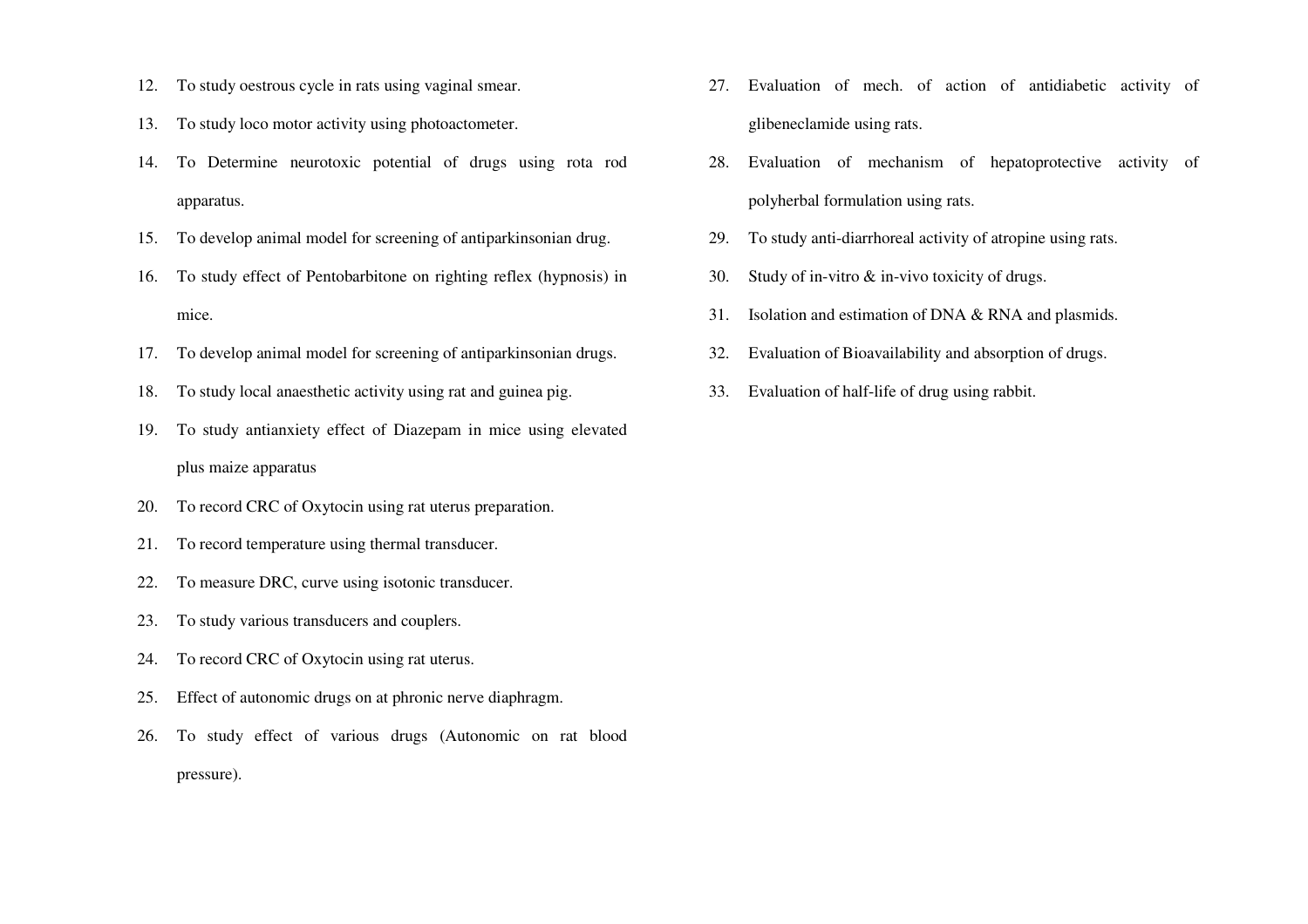## **PHARMACEUTICAL CHEMISTRY-I (ADVANCED ORGANIC CHEMISTRY)**

#### **1. Reaction of Carbon Nucleophiles with Carbonyl Groups**

Aldol condensation: The general mechanism, Mixed Aldol Condensation with aromatic aldehydes, control of regiochemistry and stereochemistry of mixed aldol condensations of aliphatic aldehydes and ketones, Intramolecular Aldol Condensations and the Ribinsons annulations. Condensation reactions of imines and iminium Ions, The Mannich reaction, Amine catalyzed condensation reactions. Acylation of carbanions, The Witting and related reaction, Reactions of carbonyl compounds with alphatrimethylsilyl carbanions, Nucleophilic addition , Cyclization reactions .

#### **2. Functional Group Interconversion by Nucleophilic substitution**

Conversion of alcohol to alkylating agents: Sulphonate Esters, Halides. Introduction of functional group by Nucleophilic substitution at saturated carbon: General Solvent effect, Nitriles, Azides, Alkylation of Amines and Amide, Oxygen nucleophiles, Summary of nucleophilic substitution at saturated carbons. Nucleophilic cleavage of Carbon- oxygen bonds in ethers and esters. Interconversion of carboxylic acid derivatives; Preparation of reaction reagent for Acylation, Preparation of esters, Preparation of amides.

#### **3. Stereochemistry**

Element of Symmetry: Plane of symmetry, centre of symmetry, alternating axis of symmetry, simple axis of symmetry, kinds of molecule displaying optical activity: compounds with a chiral carbon, compounds with other quadrivalent chiral atoms, compounds with tervalent chiral atom, suitably substituted adamantanes. Optical isomerism in compounds containing no chirality atoms: Biphenyl, allenes, compounds with exocyclic double bonds, spiranes, chirality due to a helical shape, chirality caused by restricted rotation of other types. Cis-trans isomerism: resulting from double bonds, monocyclic compounds, fused ring systems, out-in isomerism. Enantiotropic and Diastereotropic atoms and faces, Stereospecific and Stereoselective synthesis.

#### **4. Reactive Intermediates**

Generation of carbonium, carbanions, carbenes, Nitrenes / Nitrenium ions and free radicals; Stability, Structure and Reactivity of these intermediates.

#### **5. Alkylation of Nucleophilic Carbon, Enolates and Enamines**

Generation of carbanions by deprotonation, Regioselectivity and stereo selectivity in enolate formation, Other means of generating enolates,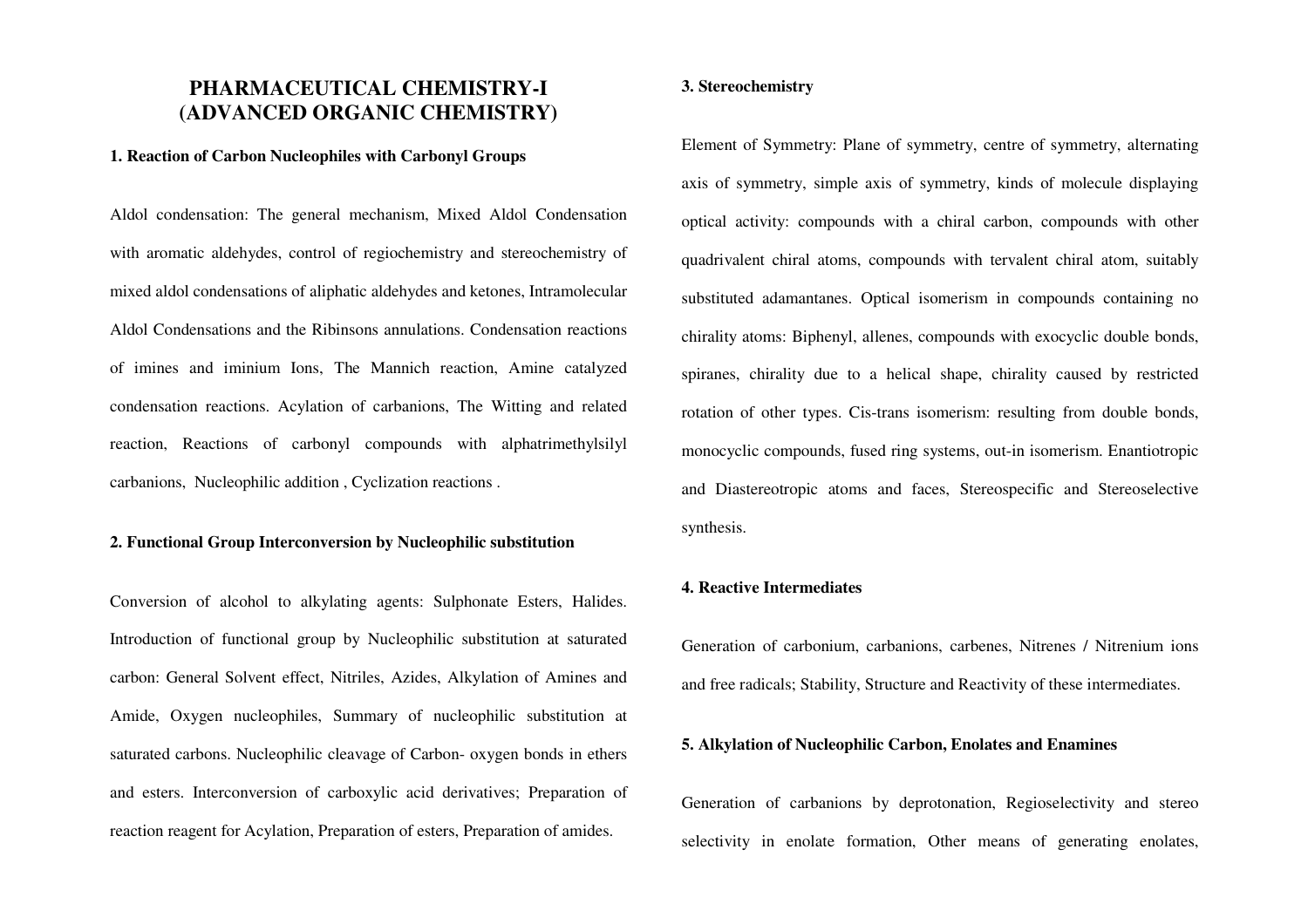Generation and alkylation of dianions, medium effect in alkylation of enolates, Oxygen versus carbon as the site of alkylation, Alkylation of aldehydes, esters, amides and nitriles. The nitrogen analogues of enols and enolates- enamines and imine anion, Alkylation of carbon nucleophiles by conjugate additions.

**6. Racemic modification** - Nature, formulation, properties and resolution.

**7. Configuration - absolute and relative.** 

Conformations - Five, six, seven, and eight membered ring systems, conformations of six membered hetro-cyclic rings (an introductory approach). Atropimerism.

**8.** SNi, SNl, SN2, and SNAr.

**9.** Hydrolysis of ester, El and E2 mechanism, Hofmann and Saytezeef elimination.

#### **10. Reduction of Carbonyl and Other Functional Groups**

Addition of hydrogen: Catalytic hydrogenation, Group III hydride donor reagents: Reduction of carbonyl compounds, reduction of other functional groups by hydride donors. GroupIV hydride-donors. Dissolving-Metal

reductions: addition of hydrogen. Reductive removal of functional groups, Reductive carbon -carbon bond formation. Reductive deoxygenation of carbonyl group.

#### **11. Rearrangements: - General Principles**

11.1. Carbon to carbon migration: Wager-Meerwein and related reactions, Expansion and contraction of rings, acid catalyzed rearrangement of aldehydes and ketones, Dienones-phenol rearrangement, Benzil-Benzilic acid rearrangement, Favorskii rearrangement, Arndt- Eistert synthesis, homologization of aldehydes and ketones, Neber's rearrangements.

11.2. Carbon to nitrogen migration; Hofmann rearrangement, Cutius rearrangement, Lossen rearrangement, Schmidt rearrangement, Beckmann rearrangement, Stieglitz and related rearrangements.

11.3. Carbon to Oxygen migrations, Bayer- Villiger rearrangement, Rearrangement of hydroperoxides.

11.4. Nitrogen to carbon migrations, Oxygen to carbon migrations; Steven's rearrangement, Witting rearrangement.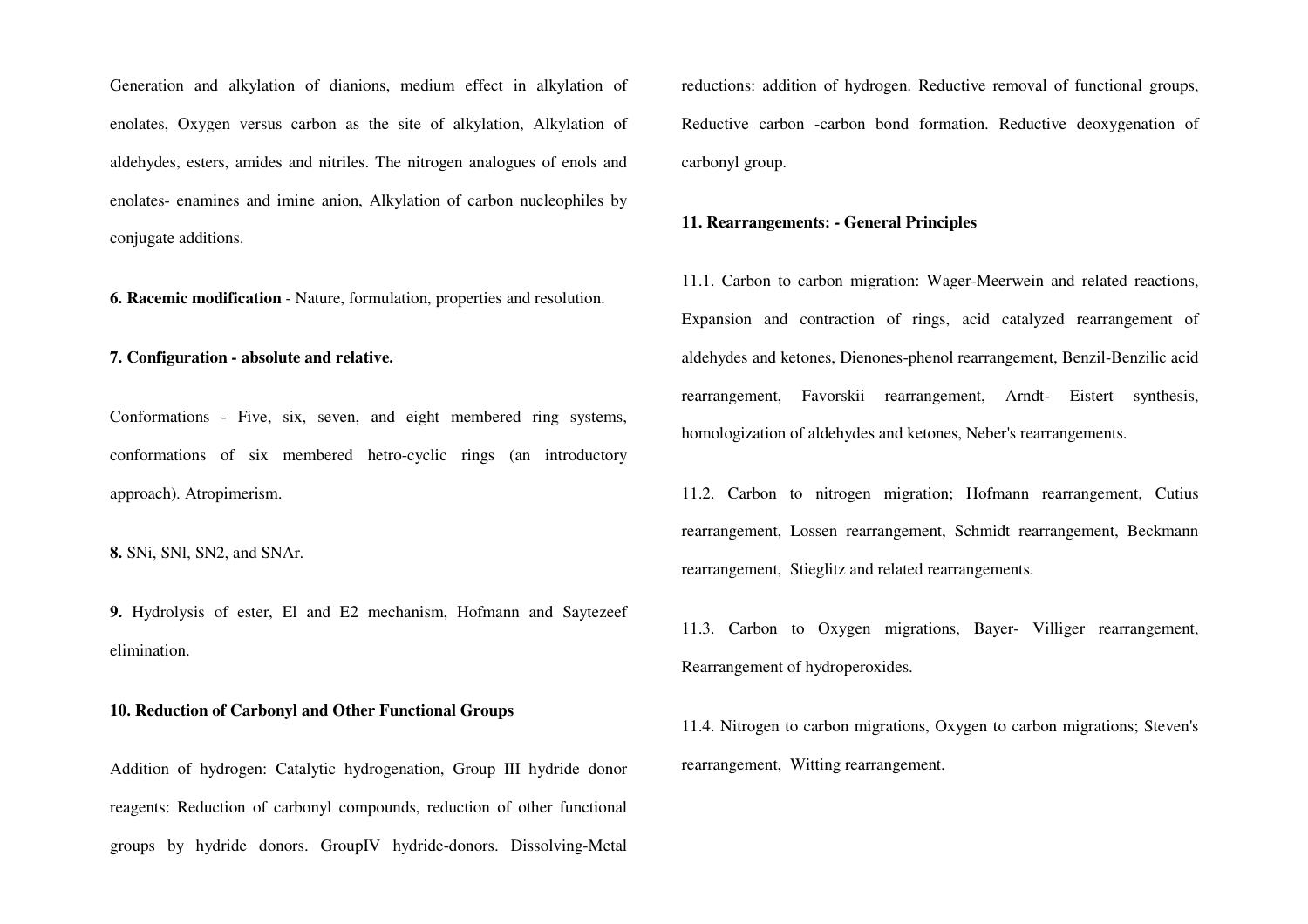#### **BOOKS RECOMMENDED.**

- 1. Francies A. Carey and Rechard J. Sundberg, Advanced Organic Chemistry, Third Edition, Part B; Reactions and synthesis, Plenum Press, New York , London. Latest Edition.
- 2. Eliel, I. Ernest and Samuel H, Stereochemistry of Organic compounds, John Wiley and Sons, New York, Latest Edition.
- 3. Roland E. Lehr and Alan P. Marchand, Orbital symmetry; A Problem solving Approach, academic Press, New York, Latest edition.
- 4. J. March, Advanced organic Chemistry, Reaction Mechanisms and Structures, john Wiley and Sons, New York, Latest Edition.

#### **PHARMACEUTICAL CHEMISTRY-I PRACTICALS**

To illustrate the topics included under theory.

## **PHARMACEUTICAL CHEMISTRY-II**

## **(CHEMISTRY OF NATURAL PRODUCT)**

1. Natural products as Leads for New pharmaceutical.

2. The natural products obtained from terrestrial and microbial sources will be discussed in the light of various degradative and synthetic approaches supported by spectral data. Important members representing the following classes of natural products shall be discussed.

#### **2.1 ALKALOIDS**

General introduction and classification, Isolation and purification. Morphine, Reserpine.

#### **2.2 STEROIDS**

General introduction, Stereochemistry, Nomenclature and Structure elucidation of sterols (cholesterol), Sapogenin (diosgenin) and Cardiac glycosides.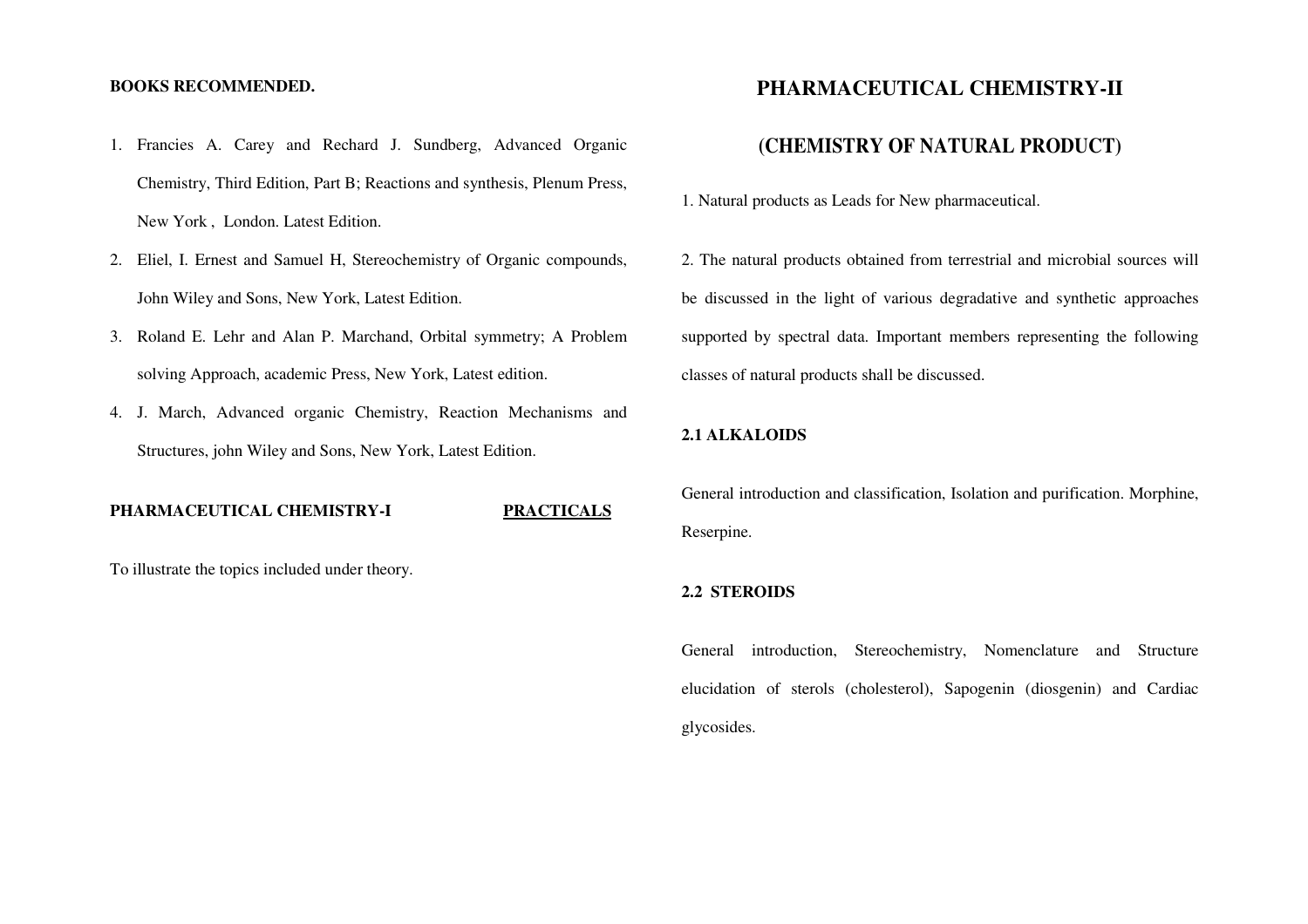#### **2.3 AMINO ACIDS AND PEPTIDES, NUCLEIC ACIDS**

General introduction, Synthesis of peptides and amino acid, End group analysis, structural feature of Insulin, Vasopressin and Oxytocin, Structural feature of RNA and DNA.

#### **2.4 ANTIBIOTICS**

Classification of antibiotics, structural detail of Penicillins and Tetracyclines, Cephalosporin, Chloramphenicol.

#### **2.5 FLAVONOIDS**

Detailed chemical account of Rutin and Quercetin.

#### **2.6 TERPENOIDS**

A general chemical treatment and elucidation of Terpenoids.

#### **2.7 COUMARINS**

General methods of Isolation and purification, Structure determination of Xanthotoxin and Psoralene.

**3.** Marine products with therapeutic potential.

**4.** Biosynthetic approach to plant secondary metabolites.

(a) Acetate- Malonate pathway

(b) Acetate- Mevalonate pathway

(c) Shikmic acid Pathway

#### **BOOKS RECOMMENDED.**

1. I. L. Finar, Organic Chemistry, VoL-II, The English Language Books Society and Longman Group Limited.

2. G.A. Cordell, Introduction to Alkaloids, John Wiley and Sons, New York.

3. M.L.Wickery and B. Wickery, Secondary Plant Metabolism, McMillan Press Ltd London.

4. L.F.Fieser and M. Fieser, Steroids, Reinhold Publishing Co. New York.

5. K.B.G. Torsell, Natural Product Chemistry, John Wiley and sons, New York.

6. J.B.Horborne, Phytochemical Methods, Chapman and Hall, London.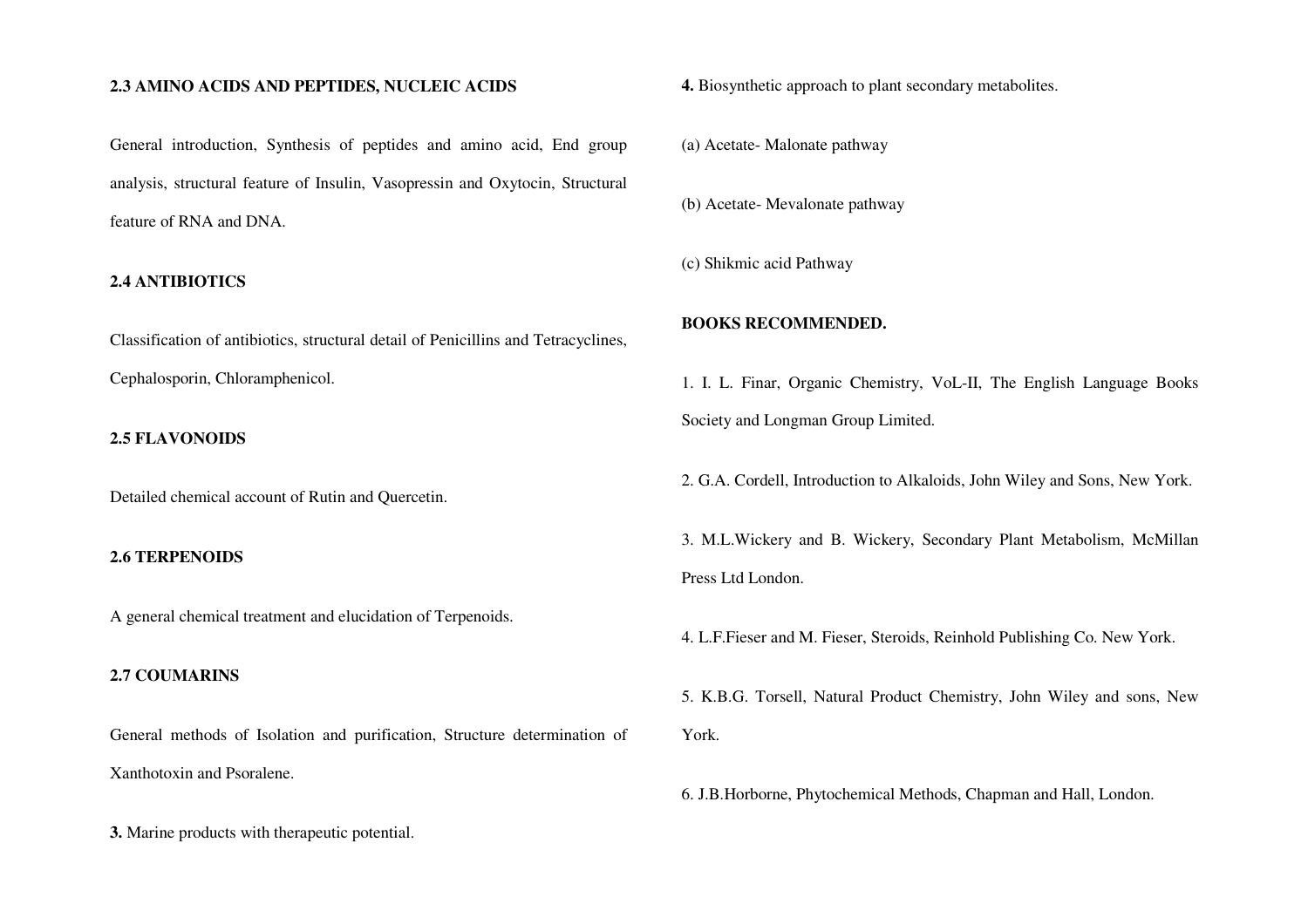7. Burger's Medicinal Chemistry and discovery, Vol.-I, Principle and Practice,  $5<sup>th</sup>$  Edition, John Wiley Sons, New York.

## **PHARMACEUTICAL CHEMISTRY-III**

#### **(DRUG DESIGNING AND ADVANCE MEDICINAL CHEMISTRY)**

The following topics would be dealt with incorporating the latest advances.

1. Chemistry of cell membrane.

Receptors: Drug receptor interaction; G-protein coupled receptors; ion channel linked receptors, Ligand gated ion channels (LGIC), Ligand receptor theories: Clarks Occupancy theory, Rate theory, Induced fit theory, Macromolecular perturbation theory and Activation aggregation theory.

2. Quantitative Structure Activity Relationship (QSAR); Introduction to molecular modeling; Analogue synthesis v/s rational design; Discovery of lead compounds / Pharmacophoric identification.

3. Rational Design of Enzyme Inhibitors.

3.1 Design of non-covalently binding enzymes inhibitors: Rapid reversible inhibitors; slow, tight and slow-tight inhibitors; transition state analogues; multisubstrates inhibitors. One representatives example each from reverse transcriptase, catechol-o-methyl transferase, ACE, glycinamide ribonucleotide transformylase, HMG CoA reductase inhibitors; Antimetabolites: dihydrofolate reductase inhibitors.

3.2 Design of covalently binding enzyme inhibitors: Mechanism based

#### **PHARMACEUTICAL CHEMISTRY-II PRACTICALS**

To illustrate the topics included under theory.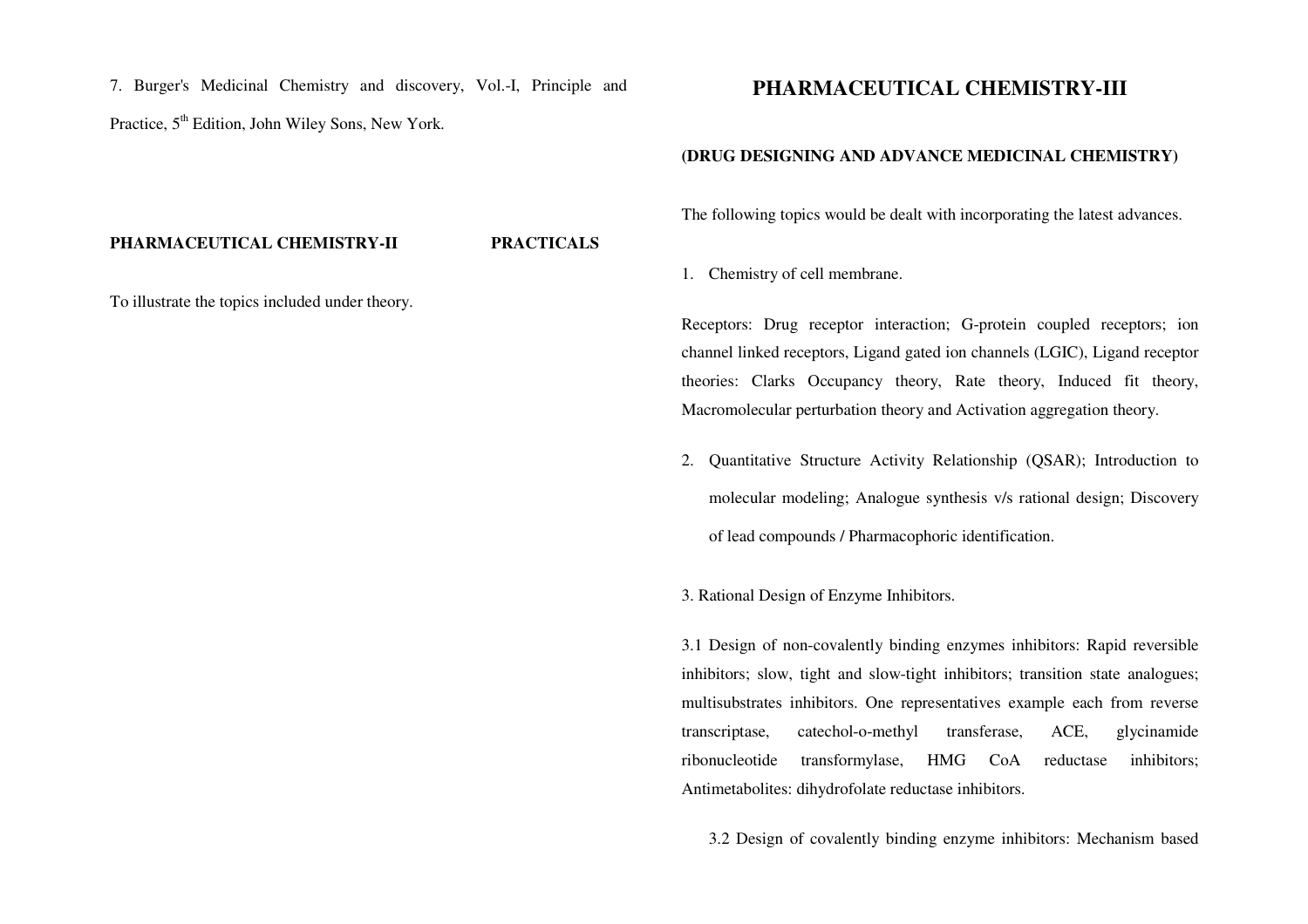inhibitors: affinity labels; pseudoirriversible inhibitors. One representative example each from pyridoxyl phosphate dependent enzyme; GABA transferase; ornithine decarboxylase; MAO; Thymidylate synthase; Creatine kinase and β-Glucosidase inhibitors.

- 3.3 Prodrug concept for drug design, drug targeting and antibody directed enzyme prodrug therapy (ADEPT), soft drug design.
- 4. A basis of designing drugs and drug combinations, drug interactions and factors affecting them (an introductory approach).

#### 5. **Psychopharmacological agents**

5.1 **Antipsychotic agents:** Introduction, biochemical basis of mental disorders, Development of Antipsychotic agents: Phinothiazines, Butyrophenones, Atypical antipsychotic agent.

5.2 **Antidepressant drugs:** Introduction, development of tricyclic antidepressants, Monoamine oxidase inhibitors; Selective serotonin-reuptake inhibitors; Atypical antidepressant, Lithium salts.

5.3 **Antianxiety agents:** Introduction, Medicinal chemistry of Benzodiazepines; SAR of benzodiazepine derivatives, Medicinal chemistry of Non-benzodiazepines; serotonin-reuptake inhibitors, Development of meprobamate and analogues; Atypical anxiolytic agents.

- 6. **Endorphins:** Discovery of enkephalins and endorphins, Dynarphin. Latest advances.
- 7. **Antineoplastic agents:** Molecular mechanism of cancer; Oncogenes; Alkylating agents; Antimetabolites; Antibiotics; Natural products; Miscellaneous agents.
- 8. **Antiviral agents:** DNA and RNA viruses; Retroviruses, strategies to design Anti-HIV drugs, viral replication, Medicinally significant negative strand viruses; FDA approved anti-viral agents for RNA-virus infections; Development of new drug and drug discovery.
- 9. **Cardiovascular agents**: Digitalis and cardiac glycosides.
- 9.1 **Antiarrhythmic agents**: Basis of cardiac arrhythmias; Classes of drugs in regular use; Mechanism of action; Molecular features essential for Antiarrhythmic Activity.
- 9.2 **Antianginal agents**: Pathophysiology of Angina; Drug used as antianginal agents**;** Mode of action of each class of drugs; Vasodilators**.**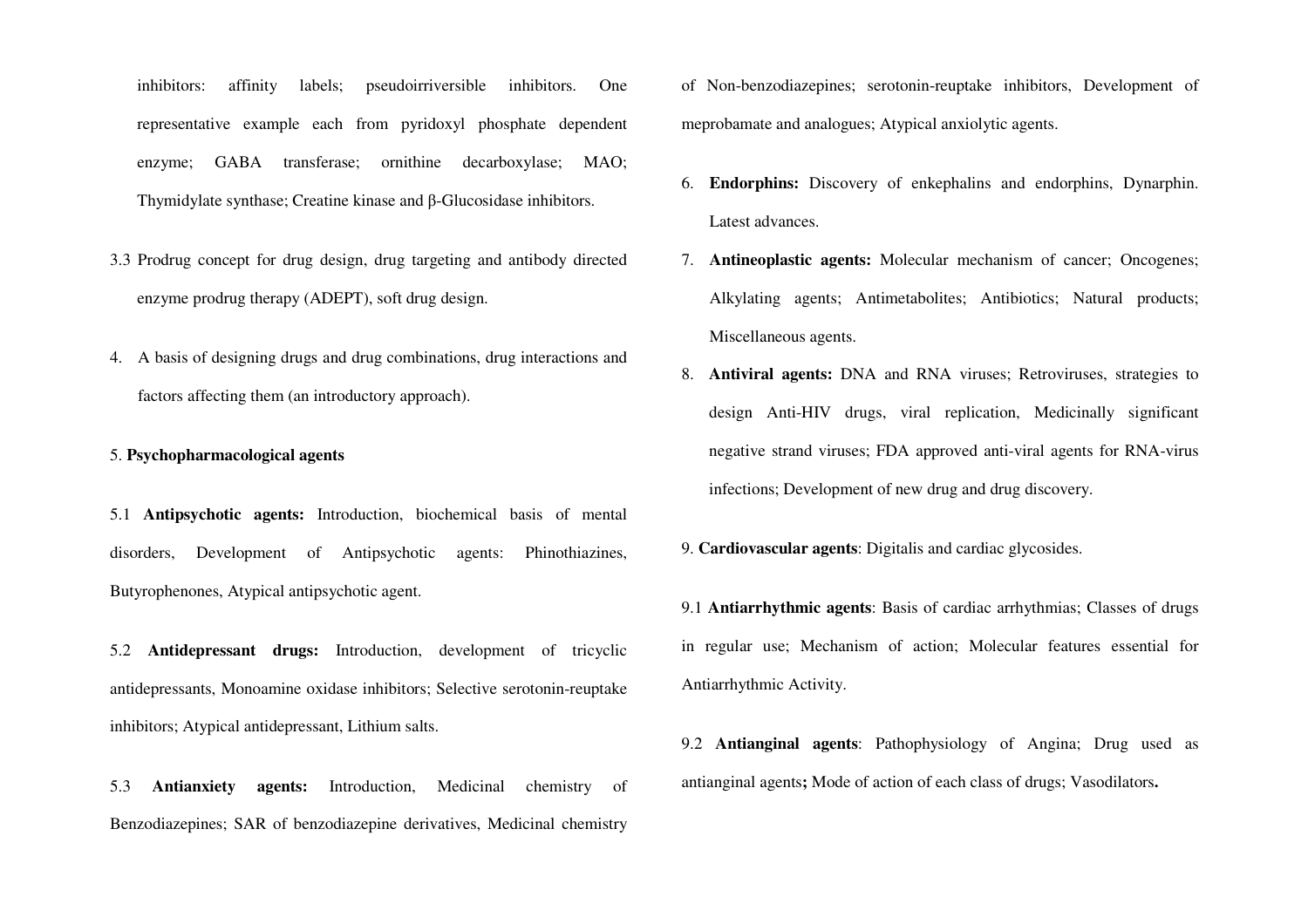9.3 **Antihypertensive agents:** Etiology of hypertension; Basis of drug design; Agents affecting peripheral sympathetic nerves; Drugs acting directly on smooth Muscles; Angiotensin converting enzyme inhibitors; Mode of action of clinically used drugs; Role of diuretics in hypertension.

9.4 **Antihyperlipidemic agents:** Classes of lipoproteins; hyper lipoproteinaemia; Development of Antihyperlipidemic agents; Product and their mode of action.

 10. **Antifertility agents**: Methods of fertility control; Steroidal antifertility agents; Chemical contraceptives; Abortifacients.

11. Drug affecting immune responses. Latest Edition.

12. Radioprotective drugs.

13. Analgesic and anti-inflammatory agents, prostaglandins, non-steroidal drugs, Steroidal drugs and Eicosanoids.

14. Diuretics.

#### **BOOKS RECOMMENDED**

- 1. M. E. Wolff, Burger's Medicinal Chemistry and Drug Discovery, John Wiley and Sons, New Yark, Latest Edition.
- 2. Martindale, The Extra Pharmacopoeia, Pharmaceutical Press, London,

Latest Edition

- 3. T. Nogrady, Medicinal Chemistry, A Biochemical approach, Oxford University Press, Oxford, Latest Edition
- 4. Monographs and relevant review articles appearing in various Periodicals and Journals.

#### **PHARMACEUTICAL CHEMISTRY - PRACTICALS**

#### **(Including tutorial/ workshops/seminars/ field work etc.)**

(a) Quantitative analysis of organic mixtures, Synthesis of organic compounds of medicinal value, Organic reactions by names of the scientists, Isolation and chemical study of natural products.

(b) Workshops on use Stereo models; Q.S.A.R., Organic synthesis and Spectral Interpretations.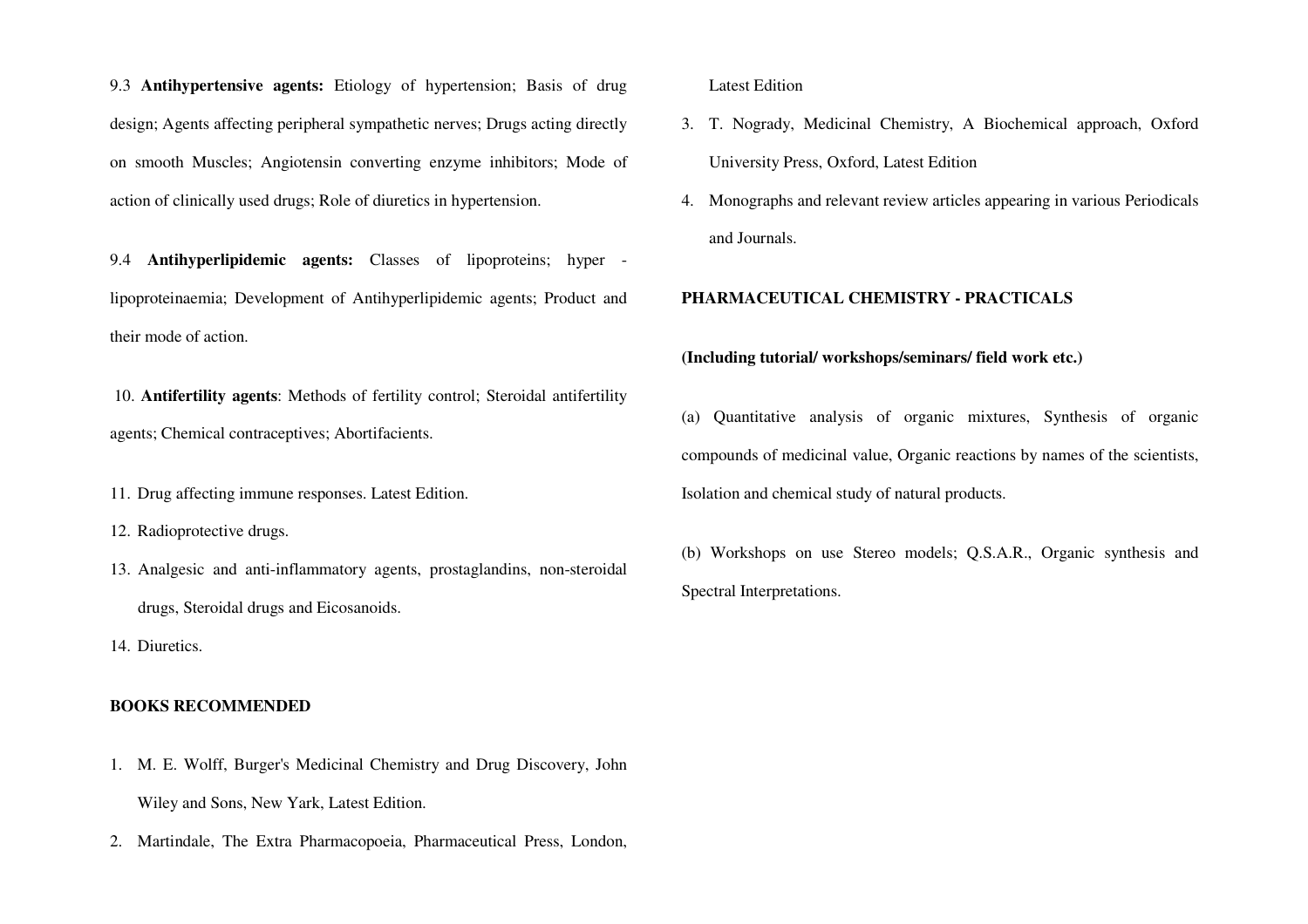# **COMPUTER APPLICATION IN PHARMACEUTICAL SCIENCES AND BIOSTATISTICS THEORY**

#### **BIOSTATISTICS**

- 1. Method of collection of data, classification of data, graphical representation of data, frequency, polygon, histogram, measure of central tendency, mean, mode and median, dispersion and standard deviation.
- 2. Confidence level, Null hypothesis, calculation of statistical significance between two means, analysis of variance.
- 3. Association of attributes contingency, classification of attributes, coefficient of association, Chi -Square tests.
- 4. Theory of probability, Sample probability, law of probability, permutation and combinations, ratios percentages and proportions and statistical difference between proportions. Analysis of variance, two ways ANOVA and multiple comparison procedures.
- 5. Correlation and regression, least square method and its application, significance of coefficient of correlation, non-linear regression.
- 6. Calculation of ED-50, LD-50, probity analysis.

#### **COMPUTER**

#### **UNIT-I: - Introduction to Computer**

What is Computer, History of computer, Development & Respective generations, Need to use computer, Types of computer hardware and software, Evolution and Generation of computer, basic computer organization, Number system, Storage devices- primary and secondary storage devices**,** I/P and O/P devices-printer, key board, scanner, punch card, mouse. Computer languages.

#### **UNIT-II : - Operating System**

Concept and evolution of Operating System, Batch Processing, Spooling, multi programming, Multiprocessing, Time sharing, On line processing, real time processing, Virtual storage, OS-Controlled software, Introduction to DOS commands.

#### **UNIT-III: - Computer Software**

Software, Type of Software (Application, System) Development of software, Use of MS WORD, MS EXCEL, MS POWERPOINT etc.